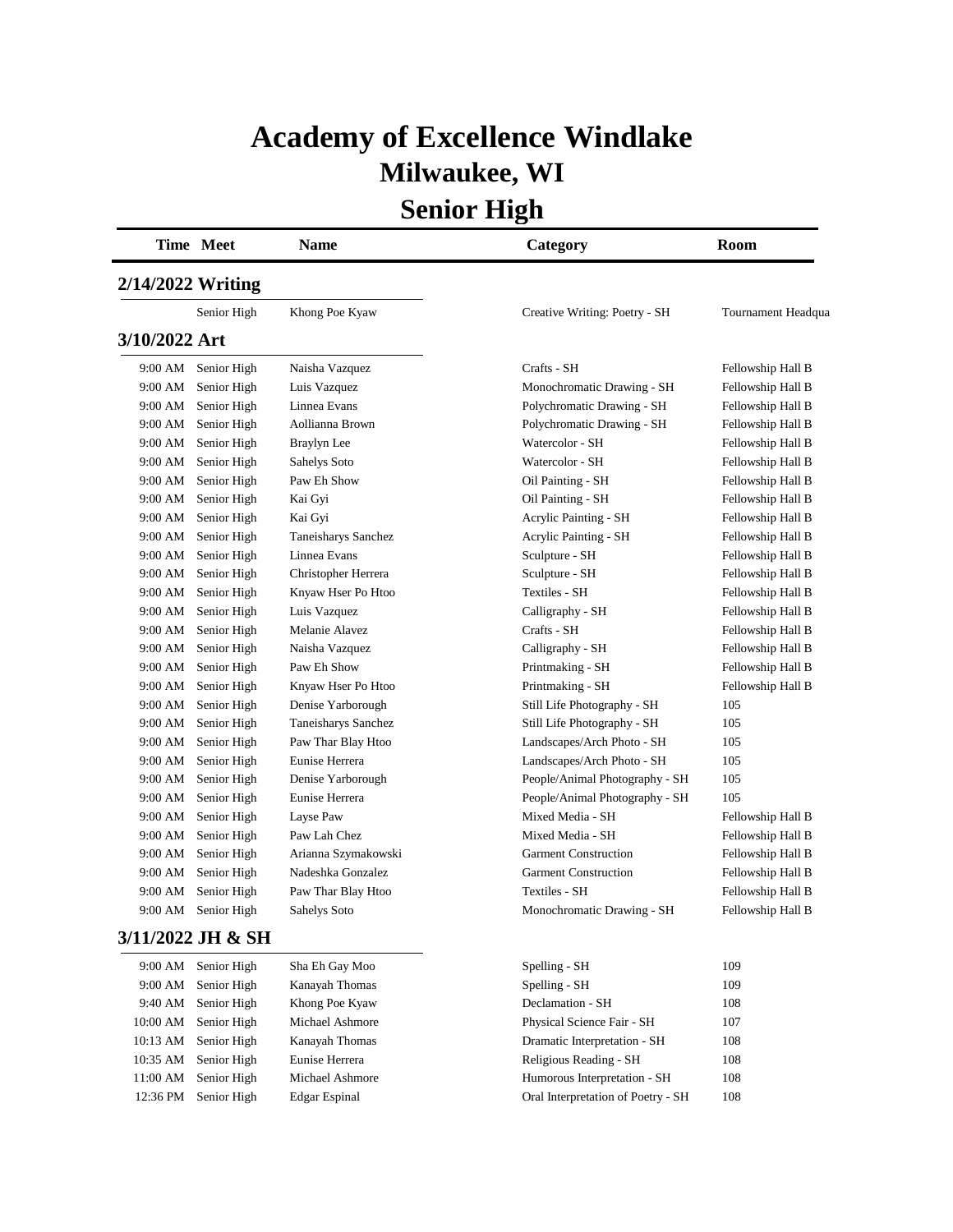#### 1:10 PM Senior High AoE Mav-b (2) Acting - SH Fellowship Hall A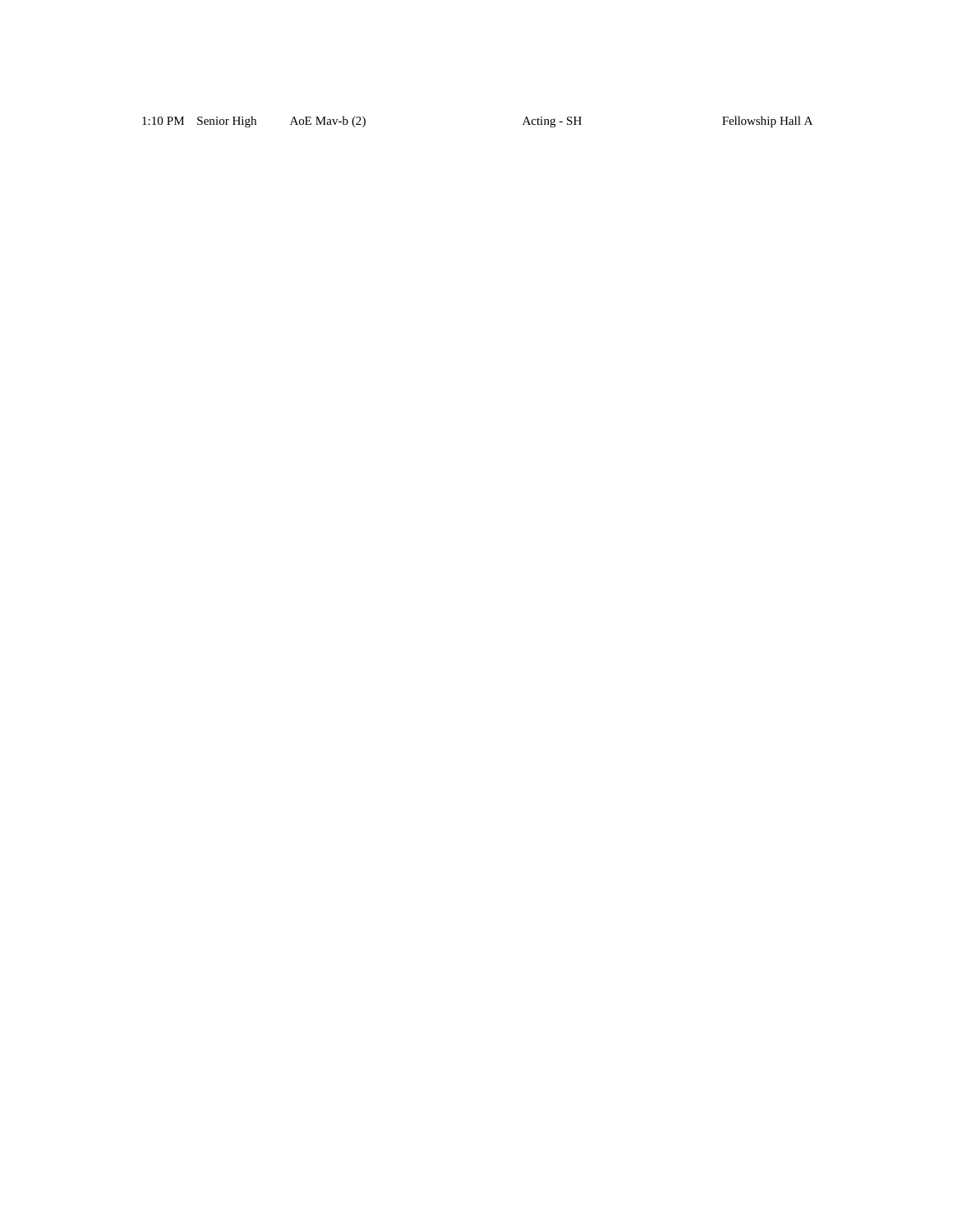## **Academy of Excellence North Milwaukee, WI**

|               | Time Meet                      | <b>Name</b>           | Category                                        | Room              |
|---------------|--------------------------------|-----------------------|-------------------------------------------------|-------------------|
| 3/10/2022 Art |                                |                       |                                                 |                   |
| 9:00 AM       | Junior High                    | Eh Sher Tha Yu Moo    | Calligraphy - JH                                | Fellowship Hall B |
| 9:00 AM       | Junior High                    | Shine Nay             | Acrylic Painting - JH                           | Fellowship Hall B |
| 9:00 AM       | Junior High                    | Shameeah Armstrong    | Watercolor - JH                                 | Fellowship Hall B |
| 9:00 AM       | Junior High                    | Nee Thaw Paw          | Watercolor - JH                                 | Fellowship Hall B |
| 9:00 AM       | Junior High                    | Serenity Williams     | Polychromatic Drawing - JH                      | Fellowship Hall B |
| 9:00 AM       | Junior High                    | Darielle Gigger       | Polychromatic Drawing - JH                      | Fellowship Hall B |
| 9:00 AM       | Junior High                    | <b>Demond Patrick</b> | Monochromatic Drawing - JH                      | Fellowship Hall B |
| 9:00 AM       | Junior High                    | Rae'Chelle Ball       | Acrylic Painting - JH                           | Fellowship Hall B |
| 9:00 AM       | Junior High                    | Paw Nay Than          | Calligraphy - JH                                | Fellowship Hall B |
| 9:00 AM       | Junior High                    | Eh Taw Taw            | Digital Media - JH                              | 106               |
| 9:00 AM       | Junior High                    | <b>Tyrese Smith</b>   | Monochromatic Drawing - JH                      | Fellowship Hall B |
| 9:00 AM       | Junior High                    | <b>Charles Bell</b>   | Sculpture - JH                                  | Fellowship Hall B |
| 9:00 AM       | Junior High                    | Darielle Gigger       | Textiles - JH                                   | Fellowship Hall B |
| 9:00 AM       | Junior High                    | Eh Taw Taw            | Crafts - JH                                     | Fellowship Hall B |
| 9:00 AM       | Junior High                    | Paw Nay Than          | Digital Media - JH                              | 106               |
| 9:00 AM       | Junior High                    | Shine Nay             | Still Life Photography - JH                     | 106               |
| 9:00 AM       | Junior High                    | Rae'Chelle Ball       | Still Life Photography - JH                     | 106               |
| 9:00 AM       | Junior High                    | Eh Sher Tha Yu Moo    | Landscapes/Arch Photo - JH                      | 106               |
| 9:00 AM       | Junior High                    | Nee Thaw              | Landscapes/Arch Photo - JH                      | 106               |
| 9:00 AM       | Junior High                    | Kamari Williams       | People/Animal Photography - JH                  | 106               |
| 9:00 AM       | Junior High                    | Nee Thaw              | People/Animal Photography - JH                  | 106               |
| 9:00 AM       | Junior High                    | Eh Thaw Sha           | Mixed Media - JH                                | Fellowship Hall B |
| 9:00 AM       | Junior High                    | James Sboom           | Mixed Media - JH                                | Fellowship Hall B |
| 9:00 AM       | Junior High                    | Shameeah Armstrong    | Textiles - JH                                   | Fellowship Hall B |
| 9:00 AM       | Junior High                    | James Sboom           | Crafts - JH                                     | Fellowship Hall B |
| 9:00 AM       | Junior High                    | Anisah Phifer         | Sculpture - JH                                  | Fellowship Hall B |
|               | 3/11/2022 JH & SH              |                       |                                                 |                   |
|               | 10:04 AM Junior High           | Eh Sher Tha Yu Moo    | Dramatic Interpretation - JH                    | 101               |
|               | $11.00 \text{ AM}$ Ingian High | Mag Tham Dam          | $C_{\text{obs}}$ on $D_{\text{obs}}$ of $H$ $I$ | 107               |

|          | $10:04$ AM Junior High | En Sner Ina Yu Moo | Dramatic Interpretation - JH  | 10 L                     |
|----------|------------------------|--------------------|-------------------------------|--------------------------|
|          | 11:00 AM Junior High   | Nee Thaw Paw       | Science Fair - JH             | 107                      |
|          | $11:22$ AM Junior High | Overcomer Chukwudi | Oral Interp of Scripture - JH | 101                      |
|          | 11:30 AM Junior High   | Eric Beaton        | Science Fair - JH             | 107                      |
| 12:21 PM | Junior High            | AoE North (9)      | Large Vocal Ensemble - JH     | <b>Auditorium Center</b> |
| 12:30 PM | Junior High            | Eh Taw Taw         | Science Fair - JH             | 107                      |
|          |                        |                    |                               |                          |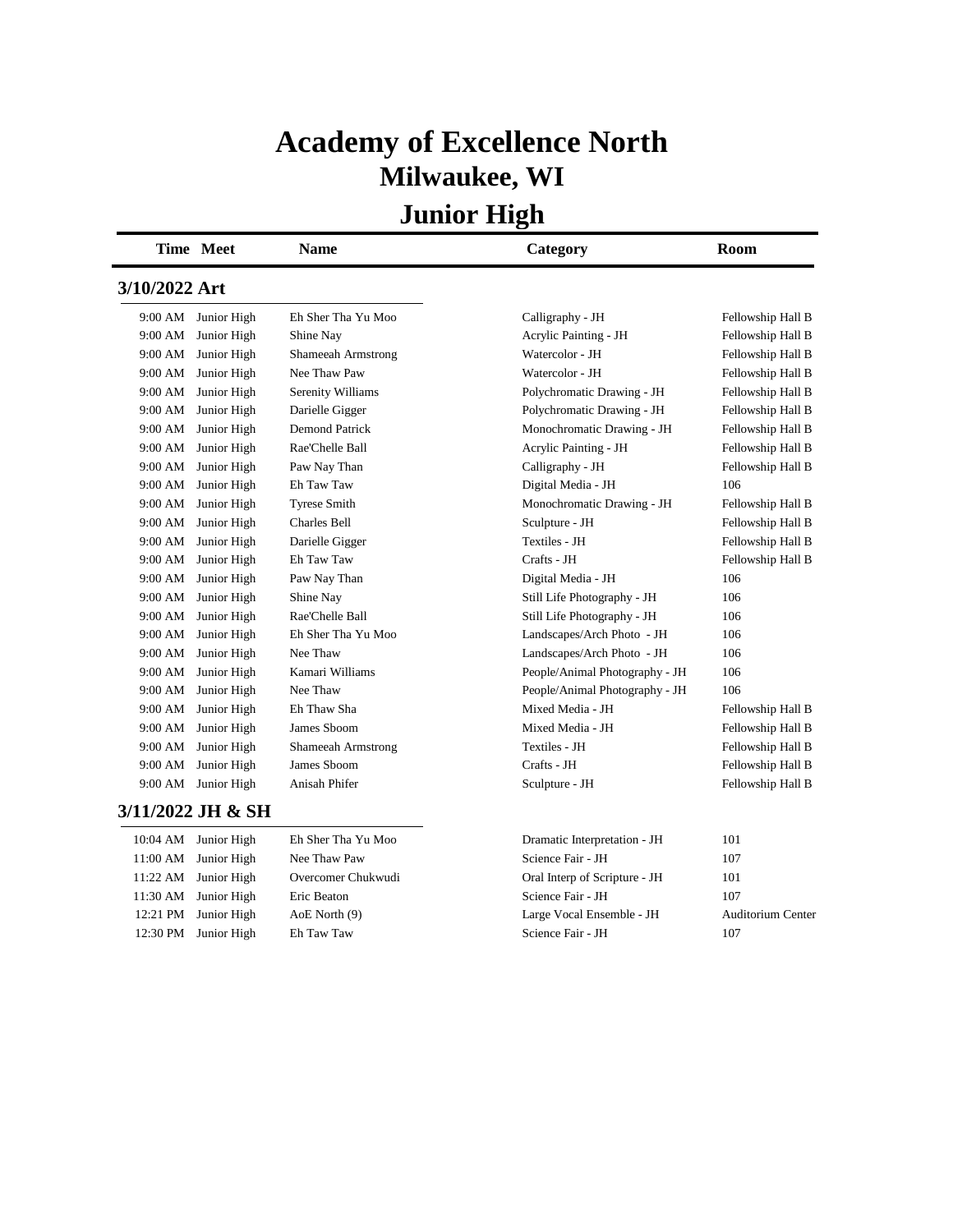## **Academy of Excellence - Online Milwaukee, WI**

|               | Time Meet         | <b>Name</b>            | Category                      | Room               |
|---------------|-------------------|------------------------|-------------------------------|--------------------|
| 3/10/2022 Art |                   |                        |                               |                    |
| 9:00 AM       | Junior High       | Bryn James             | Acrylic Painting - JH         | Fellowship Hall B  |
| 9:00 AM       | Junior High       | Sarah Knutson          | Still Life Photography - JH   | 106                |
| 9:00 AM       | Junior High       | Bryn James             | Landscapes/Arch Photo - JH    | 106                |
|               | 3/11/2022 JH & SH |                        |                               |                    |
| 9:00 AM       | Junior High       | Will Metzger           | Spelling $7/8$ - JH           | Fellowship Hall A  |
| 9:40 AM       | Junior High       | Abigail Manley         | Instrumental String Solo - JH | Resource Room      |
| 10:15 AM      | Junior High       | Scarlett Klietz        | Bible Teaching - JH           | 104                |
| 12:00 PM      | Junior High       | Abigail Manley         | Science Fair - JH             | 107                |
| $2:00$ PM     | Junior High       | Will Metzger           | Classical Piano Solo - JH     | Choir room         |
| 4:07 PM       | Junior High       | <b>Scarlett Klietz</b> | Female Vocal Solo - JH        | Youth Room - South |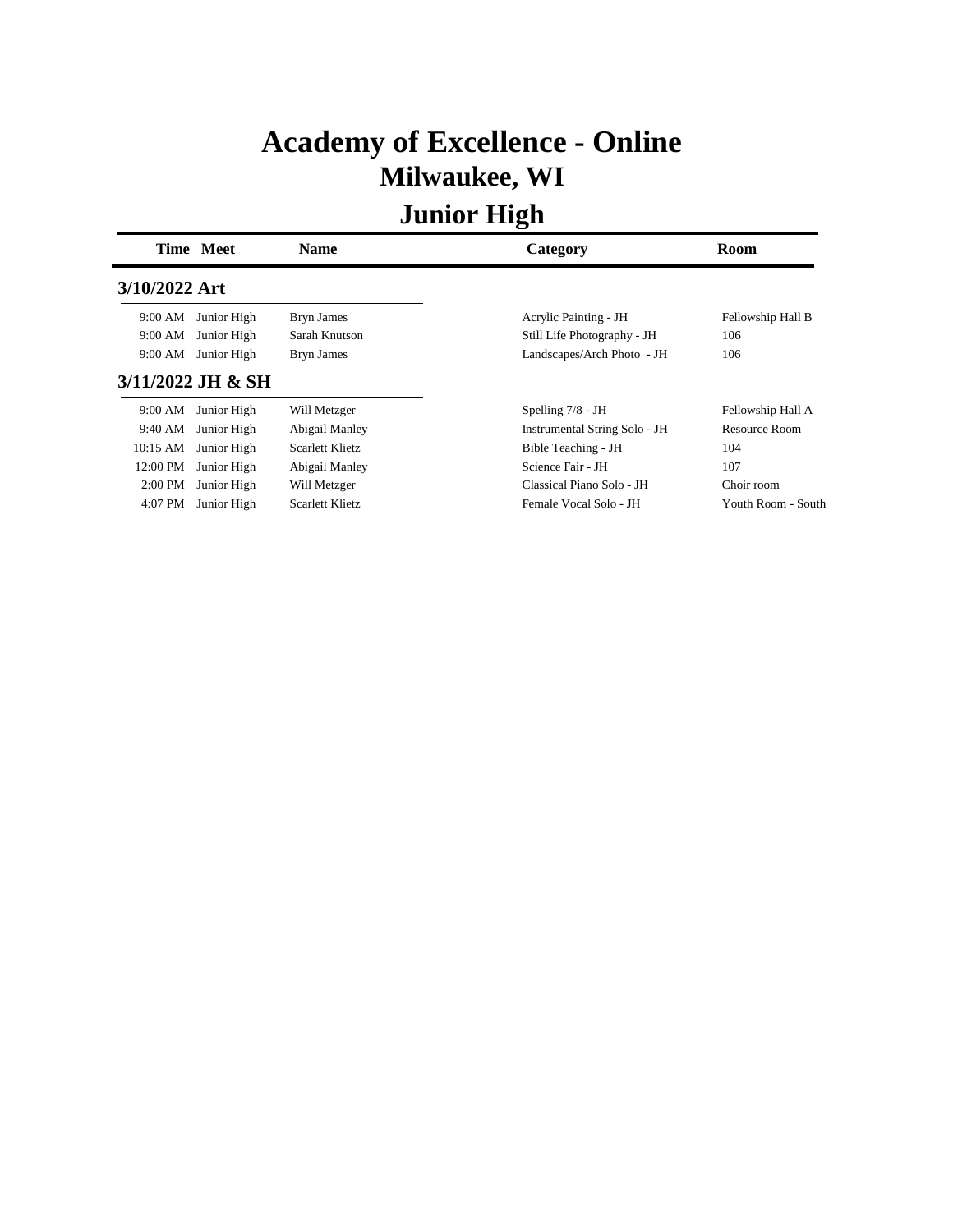## **Academy of Excellence - Online Milwaukee, WI**

|                   | <b>Time Meet</b>  | <b>Name</b>          | Category                           | Room               |
|-------------------|-------------------|----------------------|------------------------------------|--------------------|
| 2/14/2022 Writing |                   |                      |                                    |                    |
|                   | Senior High       | Kara Wilcox          | Creative Writing: Short Story - SH | Tournament Headqua |
| 3/10/2022 Art     |                   |                      |                                    |                    |
| 9:00 AM           | Senior High       | Katja Rasmussen      | People/Animal Photography - SH     | 105                |
| 9:00 AM           | Senior High       | Allie James          | Still Life Photography - SH        | 105                |
| 9:00 AM           | Senior High       | Kara Wilcox          | People/Animal Photography - SH     | 105                |
| 9:00 AM           | Senior High       | Allie James          | Landscapes/Arch Photo - SH         | 105                |
| 9:00 AM           | Senior High       | Siegrid Rasmussen    | Calligraphy - SH                   | Fellowship Hall B  |
| 9:00 AM           | Senior High       | Rachel Strasburg     | Polychromatic Drawing - SH         | Fellowship Hall B  |
| 9:00 AM           | Senior High       | <b>Justice Seitz</b> | Acrylic Painting - SH              | Fellowship Hall B  |
| 9:00 AM           | Senior High       | Abigail Knudtson     | <b>Acrylic Painting - SH</b>       | Fellowship Hall B  |
| 9:00 AM           | Senior High       | Kara Wilcox          | <b>Textiles - SH</b>               | Fellowship Hall B  |
| 9:00 AM           | Senior High       | Katja Rasmussen      | Still Life Photography - SH        | 105                |
| 9:00 AM           | Senior High       | Rachel Strasburg     | Monochromatic Drawing - SH         | Fellowship Hall B  |
|                   | 3/11/2022 JH & SH |                      |                                    |                    |
| 10:32 AM          | Senior High       | James Manley         | Classical Piano Solo - SH          | Choir room         |
| 11:30 AM          | Senior High       | Katja Rasmussen      | Instrumental Woodwind Solo - SH    | Resource Room      |
| 11:55 AM          | Senior High       | Rasmussen Duo (2)    | Small Instrumental Ensemble - SH   | Resource Room      |
| 1:07 PM           | Senior High       | Rachel Robertson     | Instrumental Brass Solo - SH       | Resource Room      |
| $1:17$ PM         | Senior High       | Samuel Robertson     | Instrumental Brass Solo - SH       | Resource Room      |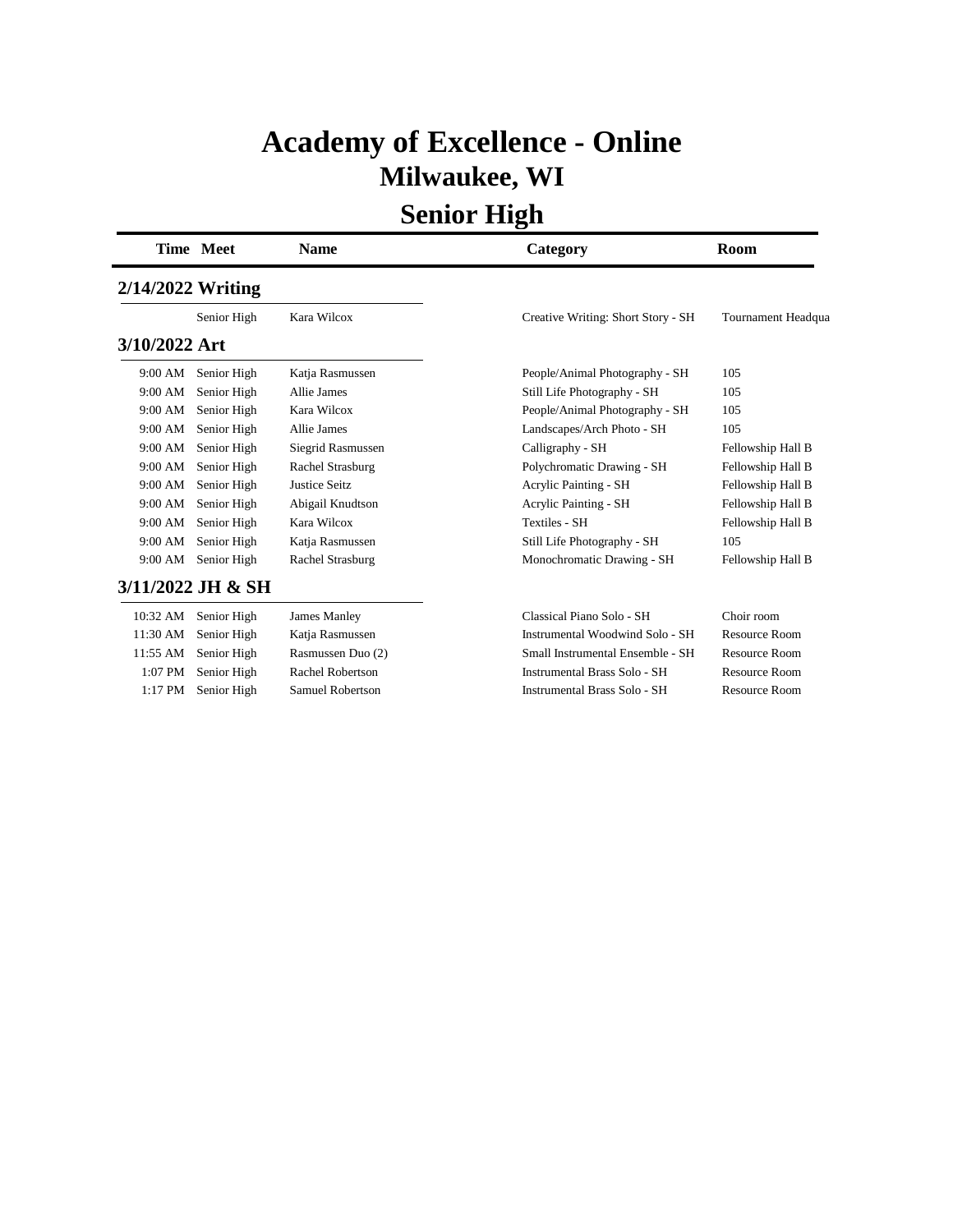## **Academy of Excellence South Milwaukee, WI**

|               | <b>Time Meet</b>  | <b>Name</b>         | Category                       | <b>Room</b>       |
|---------------|-------------------|---------------------|--------------------------------|-------------------|
| 3/10/2022 Art |                   |                     |                                |                   |
| 9:00 AM       | Junior High       | Evelyn Euceda       | Landscapes/Arch Photo - JH     | 106               |
| 9:00 AM       | Junior High       | Allison Gill Pate   | Crafts - JH                    | Fellowship Hall B |
| 9:00 AM       | Junior High       | Naomi Mejia         | Monochromatic Drawing - JH     | Fellowship Hall B |
| 9:00 AM       | Junior High       | Diamond Collins     | Monochromatic Drawing - JH     | Fellowship Hall B |
| 9:00 AM       | Junior High       | Eladia Garcia       | Polychromatic Drawing - JH     | Fellowship Hall B |
| 9:00 AM       | Junior High       | Diamond Collins     | Polychromatic Drawing - JH     | Fellowship Hall B |
| 9:00 AM       | Junior High       | Liliana Evans       | Watercolor - JH                | Fellowship Hall B |
| 9:00 AM       | Junior High       | Lilianna Evans      | Acrylic Painting - JH          | Fellowship Hall B |
| 9:00 AM       | Junior High       | Enrique Rodriguez   | People/Animal Photography - JH | 106               |
| 9:00 AM       | Junior High       | Jayllen Mendoza     | Sculpture - JH                 | Fellowship Hall B |
| 9:00 AM       | Junior High       | Keiryann Torrips    | Mixed Media - JH               | Fellowship Hall B |
| 9:00 AM       | Junior High       | Samuel Gomez Soto   | Crafts - JH                    | Fellowship Hall B |
| 9:00 AM       | Junior High       | Zoraya Sun          | Still Life Photography - JH    | 106               |
| 9:00 AM       | Junior High       | Enrique Rodriguez   | Still Life Photography - JH    | 106               |
| 9:00 AM       | Junior High       | Eladia Garcia       | Acrylic Painting - JH          | Fellowship Hall B |
| 9:00 AM       | Junior High       | Alissa Gill Pate    | Landscapes/Arch Photo - JH     | 106               |
| 9:00 AM       | Junior High       | Alissa Gill Pate    | People/Animal Photography - JH | 106               |
| 9:00 AM       | Junior High       | Akeelah Dawson      | Mixed Media - JH               | Fellowship Hall B |
| 9:00 AM       | Junior High       | Allison Gill Pate   | Sculpture - JH                 | Fellowship Hall B |
| 9:00 AM       | Junior High       | Samuel Gomez Soto   | Watercolor - JH                | Fellowship Hall B |
|               | 3/11/2022 JH & SH |                     |                                |                   |
| 9:00 AM       | Junior High       | Jayllen Mendoza     | Spelling 7/8 - JH              | Fellowship Hall A |
| 9:00 AM       | Junior High       | Alissa Gill Pate    | Spelling 7/8 - JH              | Fellowship Hall A |
| 9:00 AM       | Junior High       | Hector Carrasquillo | Spelling 7/8 - JH              | Fellowship Hall A |
| 11:15 AM      | Junior High       | Diamond Collins     | Science Fair - JH              | 107               |
| 11:45 AM      | Junior High       | Areana Avalos       | Science Fair - JH              | 107               |
| 12:15 PM      | Junior High       | Luisanjel Matute    | Science Fair - JH              | 107               |
| 12:45 PM      | Junior High       | Eladia Garcia       | Science Fair - JH              | 107               |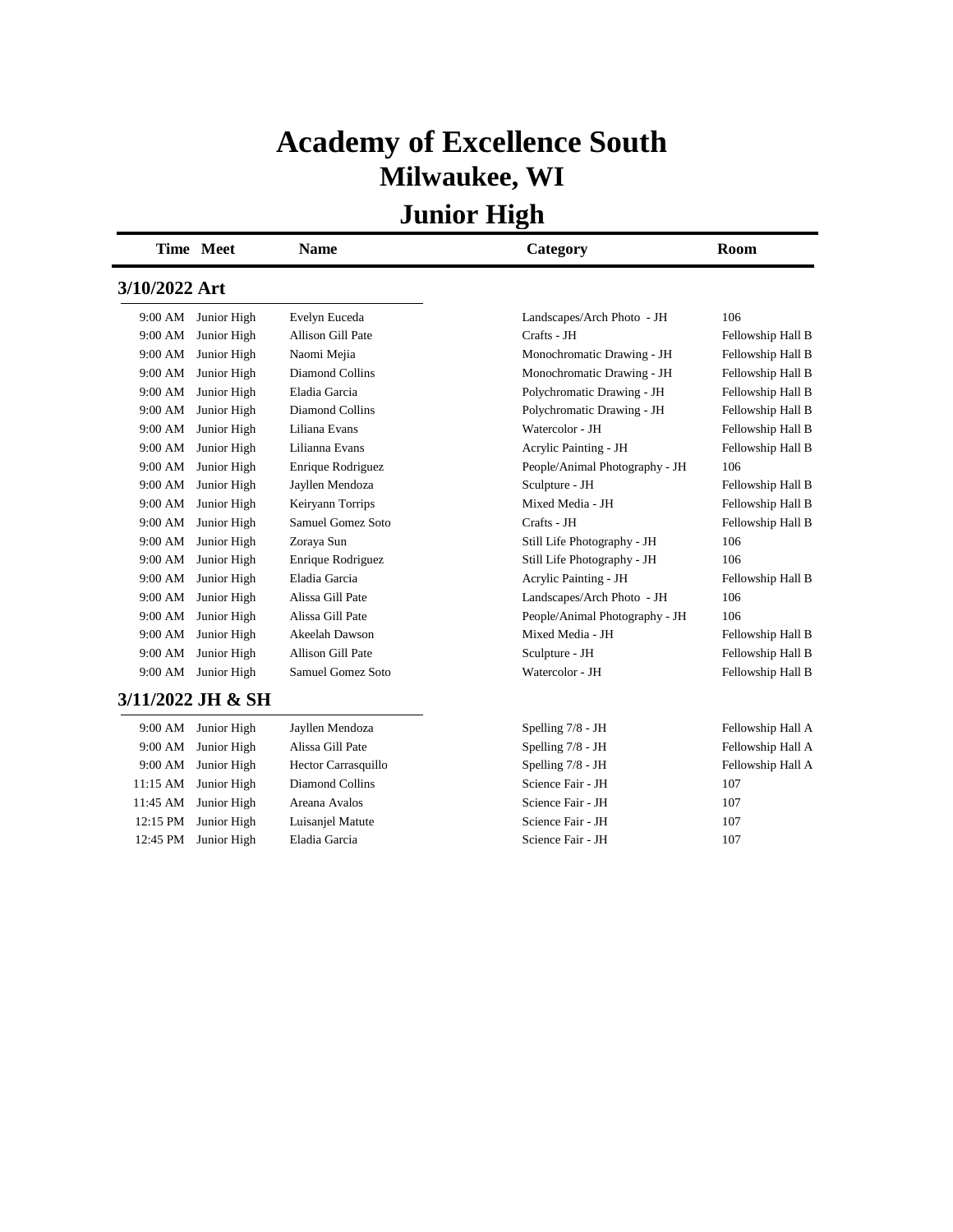# **Bay City Christian School Green Bay, WI**

|               | Time Meet           | <b>Name</b>                    | Category                           | Room                     |
|---------------|---------------------|--------------------------------|------------------------------------|--------------------------|
| 3/10/2022 Art |                     |                                |                                    |                          |
|               | Junior High         | Miranda Engelbrecht            | Oil Painting - JH                  | Fellowship Hall B        |
| 9:00 AM       | Junior High         | Samantha Mullikin              | Acrylic Painting - JH              | Fellowship Hall B        |
| 9:00 AM       | Junior High         | Laisha Silvan Flores           | Calligraphy - JH                   | Fellowship Hall B        |
| 9:00 AM       | Junior High         | Samantha Mullikin              | People/Animal Photography - JH     | 106                      |
| 9:00 AM       | Junior High         | Miranda Engelbrecht            | Monochromatic Drawing - JH         | Fellowship Hall B        |
| 9:00 AM       | Junior High         | Makayla Anderson               | Monochromatic Drawing - JH         | Fellowship Hall B        |
|               | 3/11/2022 JH & SH   |                                |                                    |                          |
| 9:00 AM       | Junior High         | Christian Schmit               | Spelling 7/8 - JH                  | Fellowship Hall A        |
| 9:30 AM       | Junior High         | Mullikin/Schmidt               | Small Vocal Ensemble - JH          | Youth Room - North       |
| 9:50 AM       | Junior High         | <b>BCCS JH Handchimes (14)</b> | Handbell/Handchime Choir - JH      | Auditorium Organ Si      |
| 10:15 AM      | Junior High         | <b>Brady Cox</b>               | Male Vocal Solo - JH               | Youth Room - South       |
| 10:50 AM      | Junior High         | Schmidt/VanCleve               | Small Instr. Ensemble - JH         | Resource Room            |
| 10:57 AM      | Junior High         | Samantha Mullikin              | Bible Teaching - JH                | 104                      |
| 11:10 AM      | Junior High         | Ruby Schmidt                   | Oral Interp of Scripture - JH      | 101                      |
| 12:01 PM      | Junior High         | BCCS JH Girls Ens (12)         | Large Vocal Ensemble - JH          | <b>Auditorium Center</b> |
| 12:39 PM      | Junior High         | Lillian Thomas-Gillis          | Oral Interpretation of Poetry - JH | 101                      |
| 12:45 PM      | Junior High         | Ezra Dahl                      | Expository Preaching - JH          | 104                      |
| 12:51 PM      | Junior High         | Miranda Engelbrecht            | Oral Interpretation of Poetry - JH | 101                      |
| $1:25$ PM     | Junior High         | Daniel Teslyuk                 | Topical Preaching - JH             | 103                      |
| 1:40 PM       | Junior High         | Luke Schmidt                   | Topical Preaching - JH             | 103                      |
| 1:40 PM       | Junior High         | Silvan Flores/Wilson           | Duet Acting - JH                   | 101                      |
| 1:55 PM       | Junior High         | M. Svetlichnyy/A. Vizyak       | Duet Acting - JH                   | 101                      |
| 2:00 PM       | Junior High         | Makayla Anderson               | Instrumental Woodwind Solo - JH    | Resource Room            |
| 2:22 PM       | Junior High         | Elijah Yakovenko               | Classical Piano Solo - JH          | Choir room               |
| 2:29 PM       | Junior High         | Miranda Engelbrecht            | Female Vocal Solo - JH             | Youth Room - South       |
|               | 3:39 PM Junior High | Lillian Thomas-Gillis          | Female Vocal Solo - JH             | Youth Room - South       |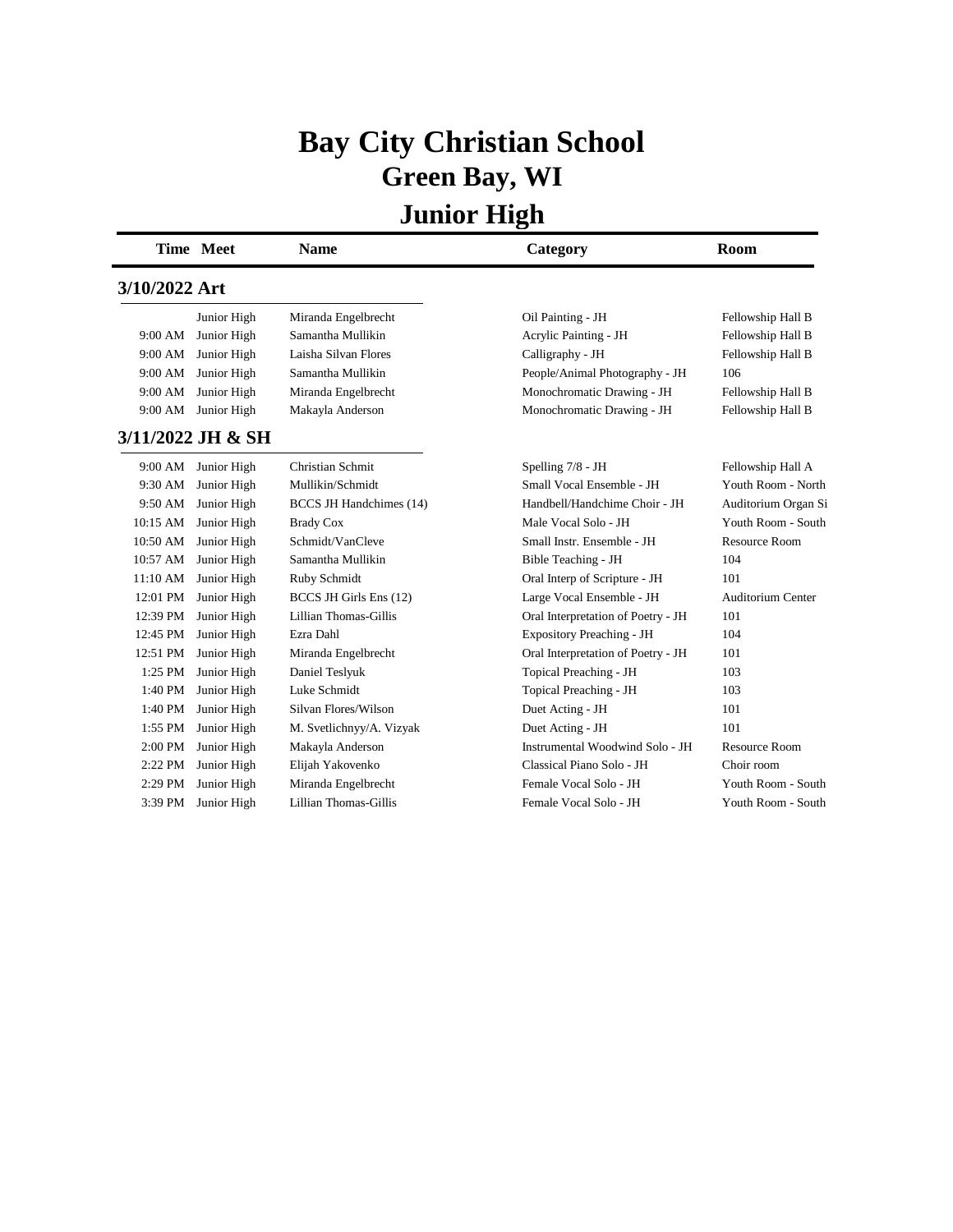# **Bay City Christian School Green Bay, WI**

|               | <b>Time Meet</b>  | <b>Name</b>                   | Category                         | <b>Room</b>              |
|---------------|-------------------|-------------------------------|----------------------------------|--------------------------|
| 3/10/2022 Art |                   |                               |                                  |                          |
| 9:00 AM       | Senior High       | Kianna Johnson                | Landscapes/Arch Photo - SH       | 105                      |
| 9:00 AM       | Senior High       | Parker Wegner                 | Still Life Photography - SH      | 105                      |
| 9:00 AM       | Senior High       | Alyssa Hagen                  | Calligraphy - SH                 | Fellowship Hall B        |
| 9:00 AM       | Senior High       | Leah DeJesus                  | Monochromatic Drawing - SH       | Fellowship Hall B        |
| 9:00 AM       | Senior High       | Hannah Mullikin               | People/Animal Photography - SH   | 105                      |
| 9:00 AM       | Senior High       | <b>Riley Hawkins</b>          | People/Animal Photography - SH   | 105                      |
| 9:00 AM       | Senior High       | Hannah Mullikin               | Landscapes/Arch Photo - SH       | 105                      |
| 9:00 AM       | Senior High       | Evelina Teslyuk               | Monochromatic Drawing - SH       | Fellowship Hall B        |
| 9:00 AM       | Senior High       | Megan Baumann                 | Mixed Media - SH                 | Fellowship Hall B        |
| 9:00 AM       | Senior High       | Parker Wegner                 | Printmaking - SH                 | Fellowship Hall B        |
| 9:00 AM       | Senior High       | Sairena Backhaus              | Calligraphy - SH                 | Fellowship Hall B        |
|               | 3/11/2022 JH & SH |                               |                                  |                          |
| 9:40 AM       | Senior High       | Donovan Hager                 | <b>Expository Preaching - SH</b> | 103                      |
| 9:51 AM       | Senior High       | L Ergish/Ushakova             | Classical Piano Duet - SH        | Choir room               |
| 10:44 AM      | Senior High       | <b>BCCS HS Handchimes (6)</b> | Handbell/chime Ensemble - SH     | Auditorium Organ Si      |
| 10:57 AM      | Senior High       | Kiara Romero Frank            | Female Vocal Solo - SH           | Youth Room - South       |
| 11:10 AM      | Senior High       | K Svetlichnyy/E Teslyuk       | Acting - SH                      | Fellowship Hall A        |
| 11:11 AM      | Senior High       | Kianna Johnson                | Humorous Interpretation - SH     | 108                      |
| 11:22 AM      | Senior High       | Paul Johnson                  | Humorous Interpretation - SH     | 108                      |
| 11:30 AM      | Senior High       | Saldana/Hagen/Busch           | Acting - SH                      | Fellowship Hall A        |
| 11:46 AM      | Senior High       | Baumann/Ushakova (2)          | Small Vocal Ensemble - SH        | Youth Room - North       |
| 11:50 AM      | Senior High       | BCCS HS Ladies (12)           | Large Vocal Ensemble - SH        | <b>Auditorium Center</b> |
| 12:42 PM      | Senior High       | Megan Anderson                | Sacred Piano Solo - SH           | Choir room               |
| 12:52 PM      | Senior High       | Paul Johnson                  | Male Vocal Solo - SH             | Youth Room - South       |
| 1:27 PM       | Senior High       | <b>Wesley Phillips</b>        | Instrumental Brass Solo - SH     | Resource Room            |
| 1:37 PM       | Senior High       | Brynn Hager                   | Sacred Piano Solo - SH           | Choir room               |
| 2:10 PM       | Senior High       | BCCS HS Choir (24)            | Choral Group - SH                | <b>Auditorium Center</b> |
|               |                   |                               |                                  |                          |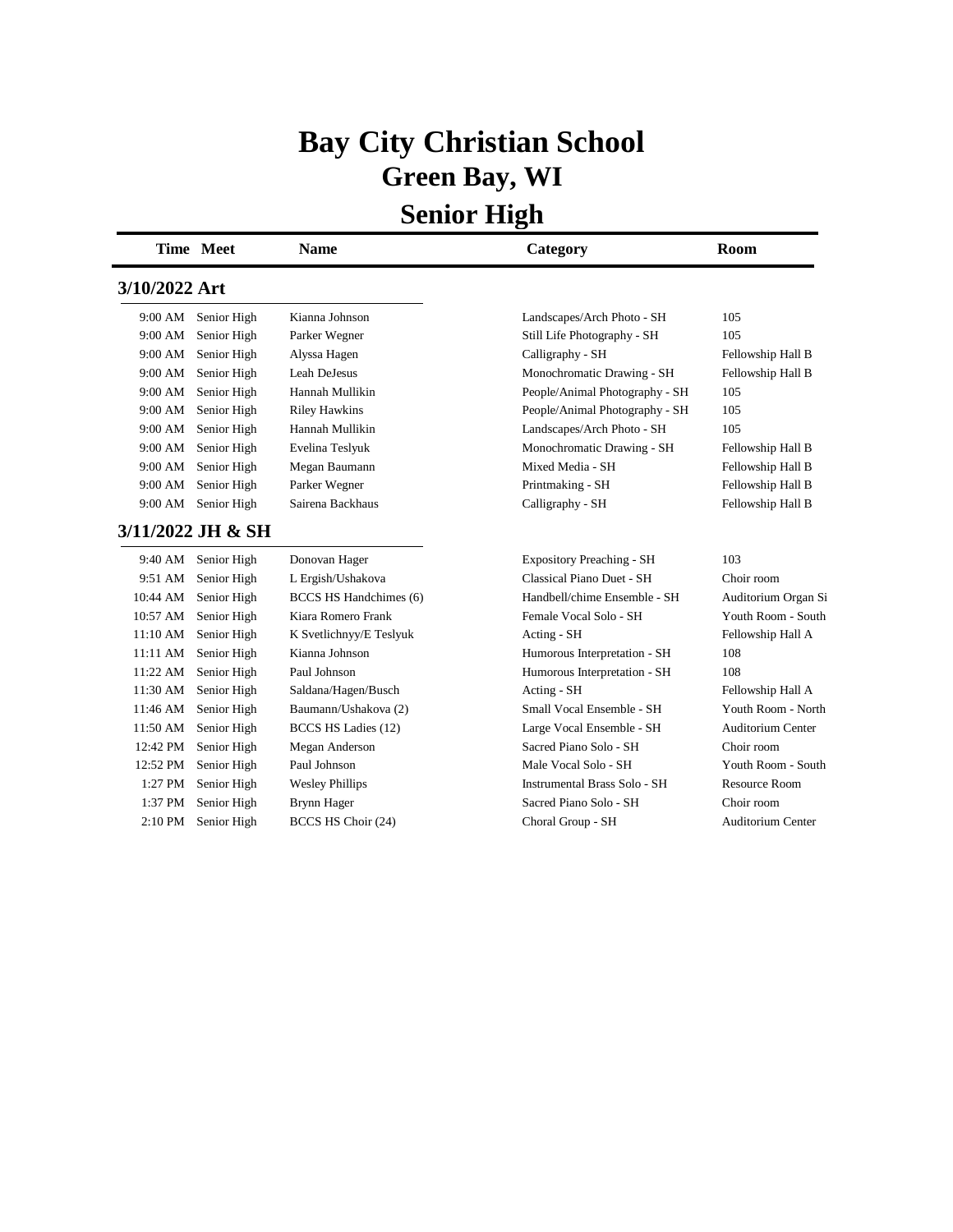## **Badger State Baptist School Oak Creek, WI**

|               | Time Meet           | <b>Name</b>     | Category                       | <b>Room</b>        |
|---------------|---------------------|-----------------|--------------------------------|--------------------|
| 3/10/2022 Art |                     |                 |                                |                    |
| 9:00 AM       | Junior High         | Nichole Brodsky | People/Animal Photography - JH | 106                |
| 9:00 AM       | Junior High         | Nichole Brodsky | Crafts - JH                    | Fellowship Hall B  |
|               | $3/11/2022$ JH & SH |                 |                                |                    |
| $2:57$ PM     | Junior High         | Nichole Brodsky | Female Vocal Solo - JH         | Youth Room - South |
| $3:53$ PM     | Junior High         | Alyssa Palmer   | Female Vocal Solo - JH         | Youth Room - South |
|               |                     |                 |                                |                    |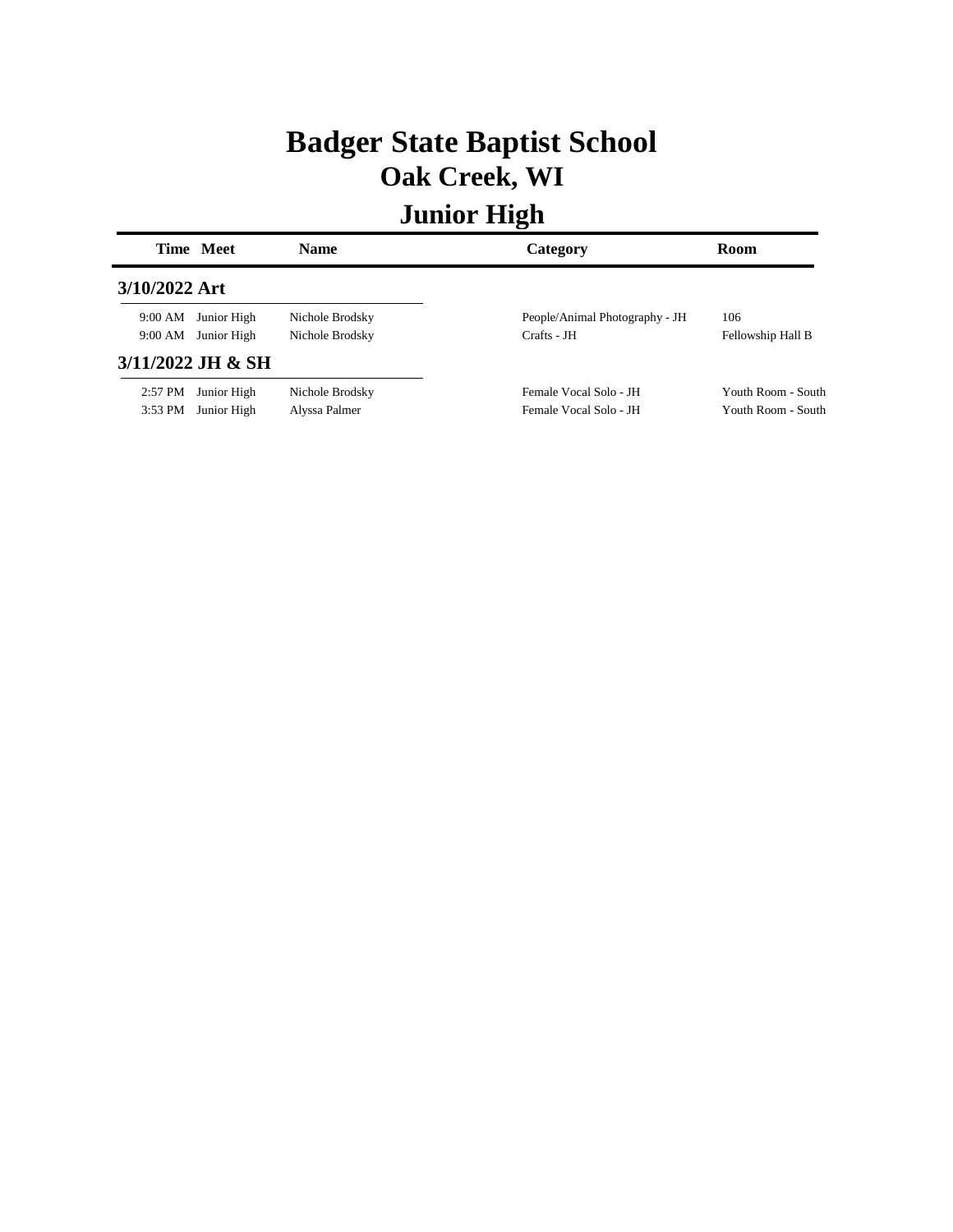## **Badger State Baptist School Oak Creek, WI**

|               | Time Meet         | Name                      | Category                      | Room                     |
|---------------|-------------------|---------------------------|-------------------------------|--------------------------|
| 3/10/2022 Art |                   |                           |                               |                          |
| 9:00 AM       | Senior High       | Rebekah Webb              | Landscapes/Arch Photo - SH    | 105                      |
| 9:00 AM       | Senior High       | Olivia Lucas              | Woodworking - SH              | Fellowship Hall B        |
| 9:00 AM       | Senior High       | Rebekah Webb              | Woodworking - SH              | Fellowship Hall B        |
|               | 3/11/2022 JH & SH |                           |                               |                          |
| 9:00 AM       | Senior High       | <b>Emily Blanton</b>      | Spelling - SH                 | 109                      |
| 10:11 AM      | Senior High       | Caitlin Francis           | Instrumental String Solo - SH | <b>Resource Room</b>     |
| 11:00 AM      | Senior High       | Aaron Allen               | Topical Preaching - SH        | 103                      |
| 11:17 AM      | Senior High       | BSBS High School (8)      | Large Vocal Ensemble - SH     | <b>Auditorium Center</b> |
| 11:25 AM      | Senior High       | Caitlin Francis           | Female Vocal Solo - SH        | Youth Room - South       |
| 11:32 AM      | Senior High       | BSBS 11th Grade Girls (3) | Small Vocal Ensemble - SH     | Youth Room - North       |
| 12:14 PM      | Senior High       | BSBS 10th Grade Girls (3) | Small Vocal Ensemble - SH     | Youth Room - North       |
| 12:50 PM      | Senior High       | Webb/Sanders              | Acting - SH                   | Fellowship Hall A        |
| 1:20 PM       | Senior High       | Benjamin Palmer           | Male Vocal Solo - SH          | Youth Room - South       |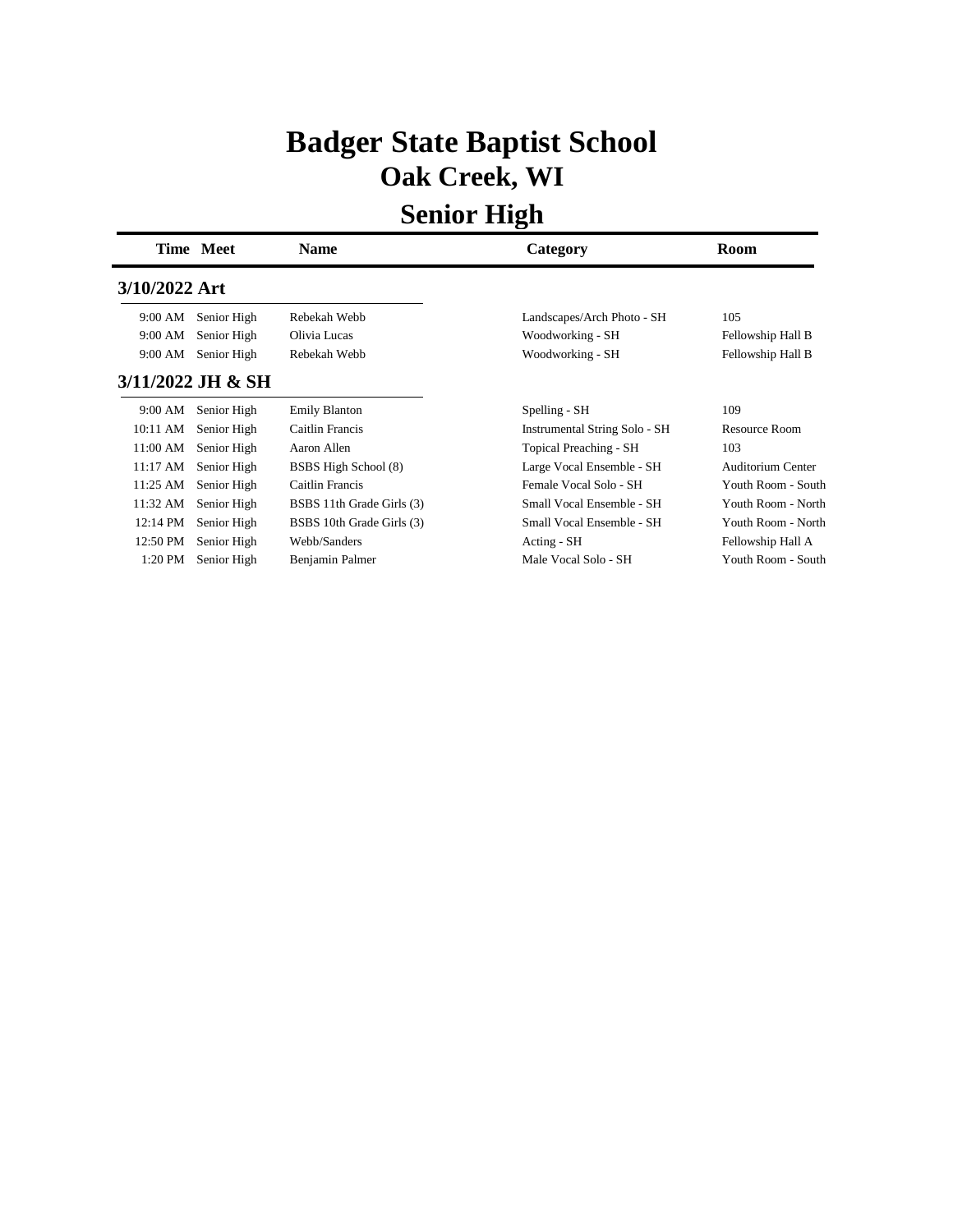## **Calvary Baptist Christian School Watertown, WI**

|               | Time Meet           | Name                       | Category                           | Room                     |
|---------------|---------------------|----------------------------|------------------------------------|--------------------------|
| 3/10/2022 Art |                     |                            |                                    |                          |
| 9:00 AM       | Junior High         | Gracie Uplinger            | Polychromatic Drawing - JH         | Fellowship Hall B        |
| 9:00 AM       | Junior High         | Sara Goeman                | Woodworking - JH                   | Fellowship Hall B        |
| 9:00 AM       | Junior High         | Anamaria Garcia            | Textiles - JH                      | Fellowship Hall B        |
| 9:00 AM       | Junior High         | Janessa Schmid             | Landscapes/Arch Photo - JH         | 106                      |
| 9:00 AM       | Junior High         | Jane Brock                 | People/Animal Photography - JH     | 106                      |
| 9:00 AM       | Junior High         | Janessa Schmid             | People/Animal Photography - JH     | 106                      |
| 9:00 AM       | Junior High         | Sara Goeman                | Still Life Photography - JH        | 106                      |
| 9:00 AM       | Junior High         | <b>Bethany Huffstutler</b> | Still Life Photography - JH        | 106                      |
| 9:00 AM       | Junior High         | Anamaria Garcia            | Calligraphy - JH                   | Fellowship Hall B        |
| 9:00 AM       | Junior High         | Anika Heth                 | Acrylic Painting - JH              | Fellowship Hall B        |
| 9:00 AM       | Junior High         | <b>Yanett Gallegos</b>     | Acrylic Painting - JH              | Fellowship Hall B        |
| 9:00 AM       | Junior High         | Claudia Mendoza            | Polychromatic Drawing - JH         | Fellowship Hall B        |
| 9:00 AM       | Junior High         | Delaney Johns              | Landscapes/Arch Photo - JH         | 106                      |
|               | 3/11/2022 JH & SH   |                            |                                    |                          |
|               | 9:00 AM Junior High | Anamaria Garcia            | Spelling $7/8$ - JH                | Fellowship Hall A        |
| 9:00 AM       | Junior High         | Gracie Uplinger            | Spelling 7/8 - JH                  | Fellowship Hall A        |
| 9:00 AM       | Junior High         | Anika Heth                 | Spelling 7/8 - JH                  | Fellowship Hall A        |
| 9:40 AM       | Junior High         | CBCS Ladies (4)            | Small Vocal Ensemble - JH          | Youth Room - North       |
| 10:00 AM      | Junior High         | <b>CBCS</b> (28)           | Choir - JH                         | <b>Auditorium Center</b> |
| 10:22 AM      | Junior High         | Butler/Garcia              | Small Vocal Ensemble - JH          | Youth Room - North       |
| 10:36 AM      | Junior High         | Heth/Brower                | Small Vocal Ensemble - JH          | Youth Room - North       |
| 10:45 AM      | Junior High         | <b>Brendon McMillen</b>    | Bible Teaching - JH                | 104                      |
| 10:50 AM      | Junior High         | <b>Bethany Huffstutler</b> | Humorous Interpretation - JH       | 101                      |
| 11:01 AM      | Junior High         | Franklin/Johns             | Small Instr. Ensemble - JH         | <b>Resource Room</b>     |
| 12:15 PM      | Junior High         | Jane Brock                 | Oral Interpretation of Poetry - JH | 101                      |
| 12:35 PM      | Junior High         | <b>Emily Boorujy</b>       | Instrumental Brass Solo - JH       | <b>Resource Room</b>     |
| 12:46 PM      | Junior High         | Sophia Franklin            | Instrumental Brass Solo - JH       | Resource Room            |
| 1:03 PM       | Junior High         | Anika Heth                 | Oral Interpretation of Poetry - JH | 101                      |
| 2:10 PM       | Junior High         | Butler/Johns               | Duet Acting - JH                   | 101                      |
| 2:22 PM       | Junior High         | Gracie Uplinger            | Instrumental Woodwind Solo - JH    | <b>Resource Room</b>     |
| 2:43 PM       | Junior High         | Anamaria Garcia            | Female Vocal Solo - JH             | Youth Room - South       |
| 2:55 PM       | Junior High         | Maiya Almaroad             | Classical Piano Solo - JH          | Choir room               |
| 3:25 PM       | Junior High         | Anika Heth                 | Female Vocal Solo - JH             | Youth Room - South       |
| 4:00 PM       | Junior High         | CBCS Band (26)             | Orchestra/Band - JH                | <b>Auditorium Center</b> |
|               |                     |                            |                                    |                          |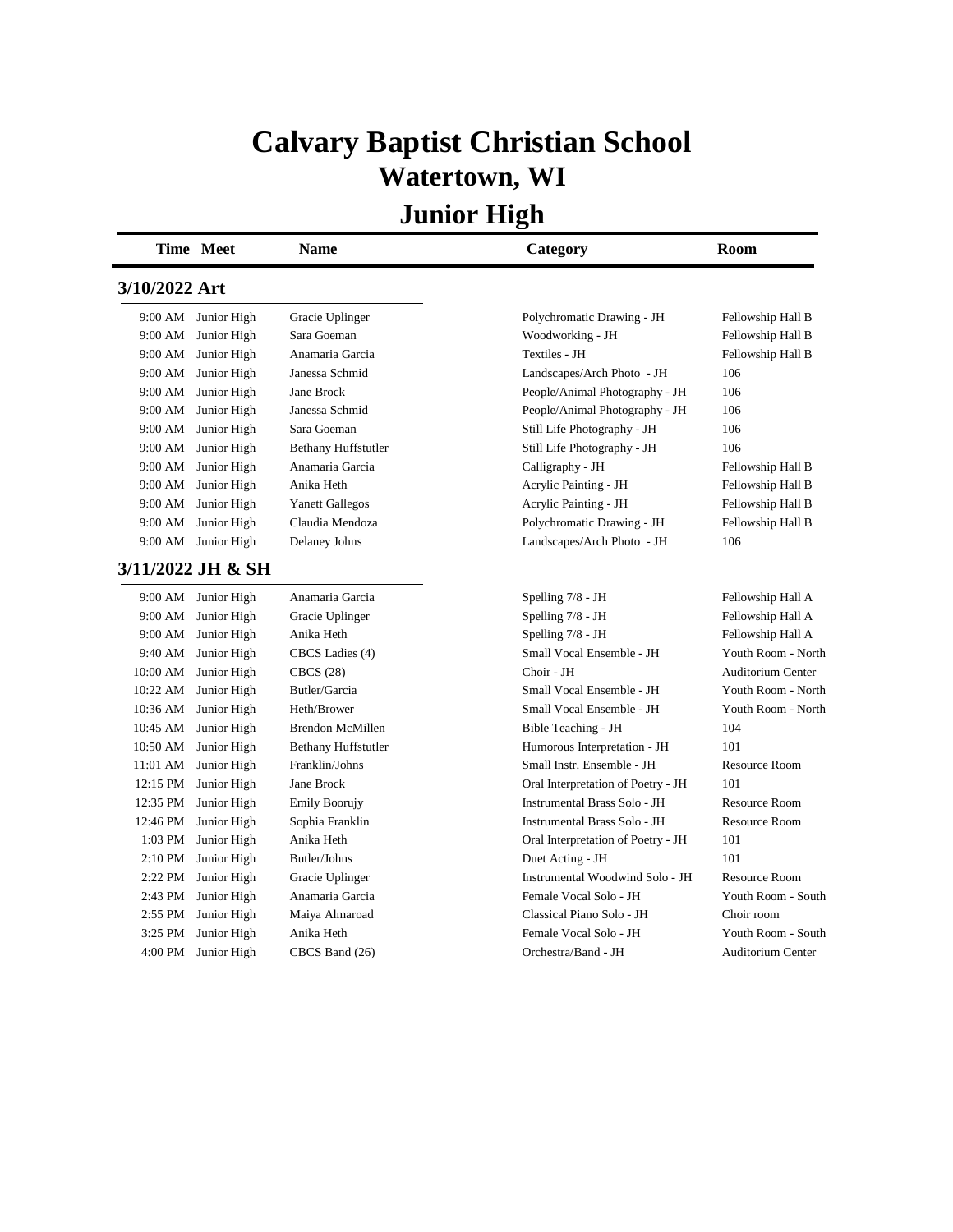# **Calvary Baptist School Menomonee Falls, WI**

| Time Meet           | <b>Name</b>        | Category               | <b>Room</b> |
|---------------------|--------------------|------------------------|-------------|
| 3/11/2022 JH & SH   |                    |                        |             |
| 3:49 PM Junior High | Elizabeth Orlowski | Sacred Piano Solo - JH | Choir room  |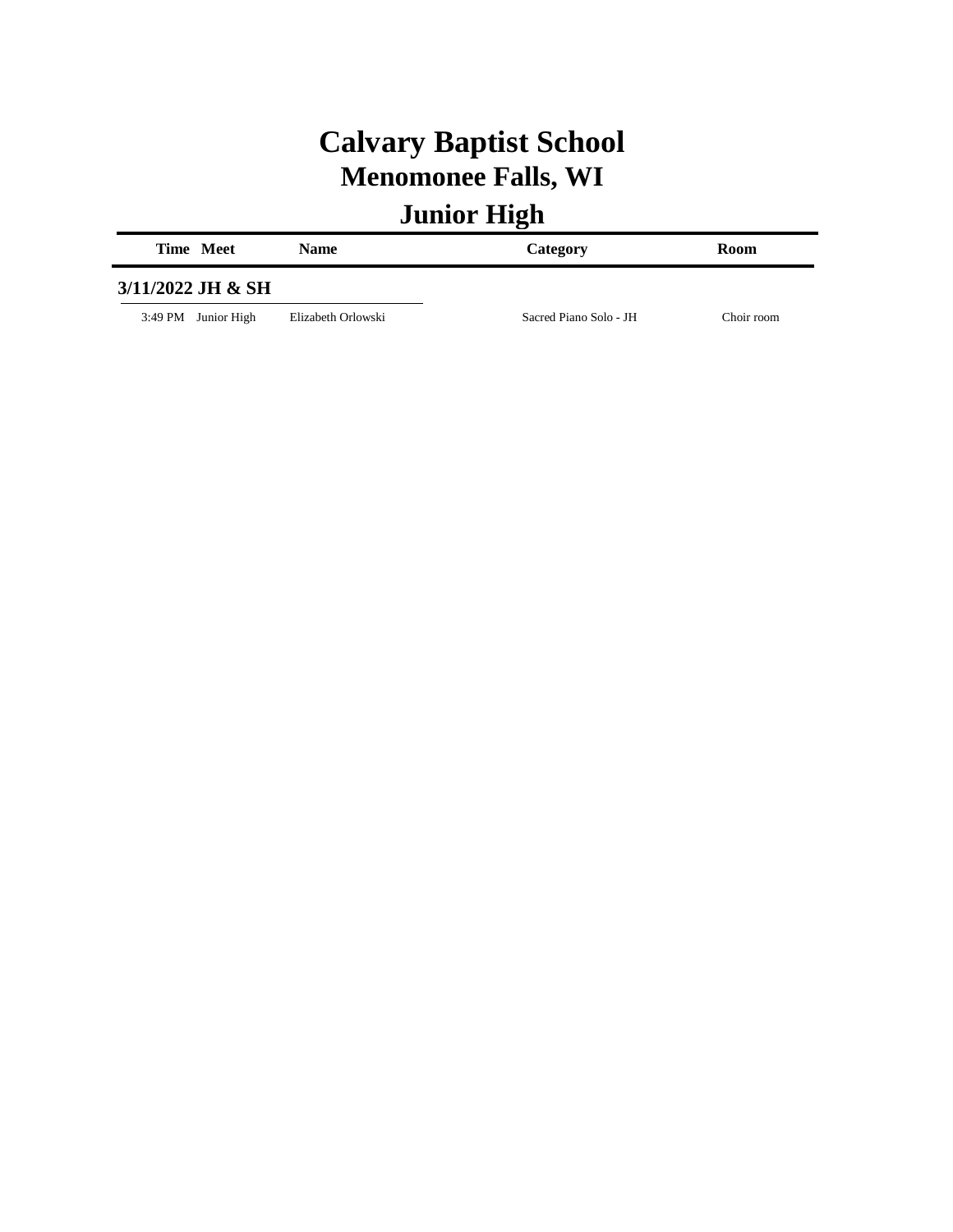## **Calvary Baptist School Menomonee Falls, WI**

|               | Time Meet           | <b>Name</b>        | Category                           | Room                |
|---------------|---------------------|--------------------|------------------------------------|---------------------|
| 3/10/2022 Art |                     |                    |                                    |                     |
| 9:00 AM       | Senior High         | Sarah Orlowski     | Monochromatic Drawing - SH         | Fellowship Hall B   |
| 9:00 AM       | Senior High         | Ava Stonebridge    | <b>Acrylic Painting - SH</b>       | Fellowship Hall B   |
| 9:00 AM       | Senior High         | Yeonoh Kim         | Monochromatic Drawing - SH         | Fellowship Hall B   |
|               | $3/11/2022$ JH & SH |                    |                                    |                     |
| 9:51 AM       | Senior High         | Annalise Baker     | Instrumental String Solo - SH      | Resource Room       |
| 10:33 AM      | Senior High         | CBS Small Ensemble | Handbell/chime Ensemble - SH       | Auditorium Organ Si |
| 10:54 AM      | Senior High         | Julia Fillinger    | Classical Piano Solo - SH          | Choir room          |
| 12:47 PM      | Senior High         | Julia Fillinger    | Oral Interpretation of Poetry - SH | 108                 |
| 1:10 PM       | Senior High         | CBS Chime Choir    | Handbell/Handchime Choir - SH      | Auditorium Organ Si |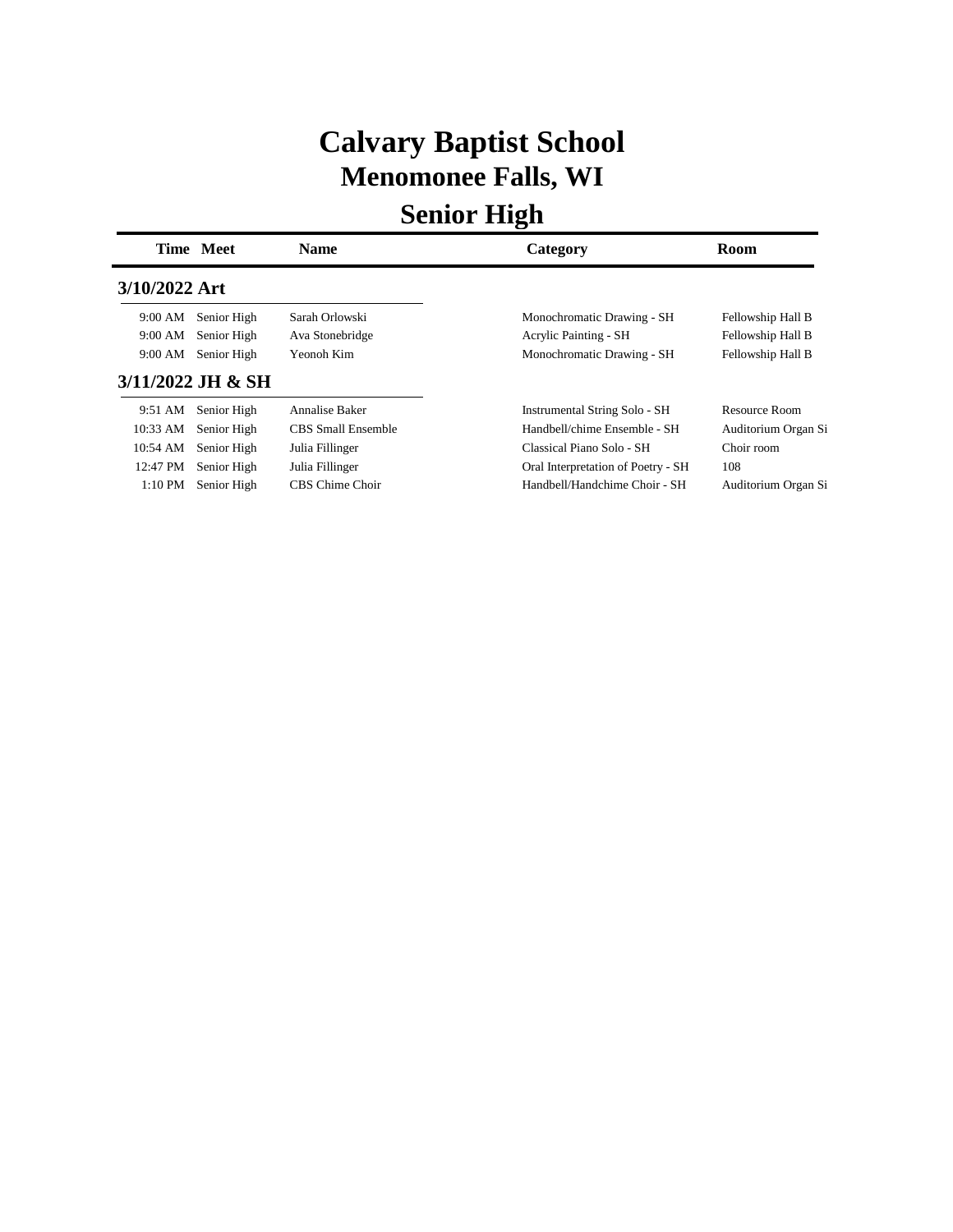# **Faith Christian School Coleman, WI**

|               | Time Meet         | <b>Name</b>         | Category                        | <b>Room</b>              |
|---------------|-------------------|---------------------|---------------------------------|--------------------------|
| 3/10/2022 Art |                   |                     |                                 |                          |
| 9:00 AM       | Junior High       | Sam Cotner          | Still Life Photography - JH     | 106                      |
| 9:00 AM       | Junior High       | Noah Hosmon         | Landscapes/Arch Photo - JH      | 106                      |
| 9:00 AM       | Junior High       | Joe Gruis           | Landscapes/Arch Photo - JH      | 106                      |
| 9:00 AM       | Junior High       | Azariah Reinhold    | People/Animal Photography - JH  | 106                      |
| 9:00 AM       | Junior High       | Jordan Jeske        | People/Animal Photography - JH  | 106                      |
| 9:00 AM       | Junior High       | Ryan Bonner         | Woodworking - JH                | Fellowship Hall B        |
| 9:00 AM       | Junior High       | Sierra Gusick       | Mixed Media - JH                | Fellowship Hall B        |
| 9:00 AM       | Junior High       | Azariah Reinhold    | Crafts - JH                     | Fellowship Hall B        |
| 9:00 AM       | Junior High       | Lydia Holland       | Crafts - JH                     | Fellowship Hall B        |
| 9:00 AM       | Junior High       | Annie Tachick       | Sculpture - JH                  | Fellowship Hall B        |
| 9:00 AM       | Junior High       | Alannah Monahan     | Monochromatic Drawing - JH      | Fellowship Hall B        |
| 9:00 AM       | Junior High       | Jordan Jeske        | Oil Painting - JH               | Fellowship Hall B        |
|               | 3/11/2022 JH & SH |                     |                                 |                          |
| 9:40 AM       | Junior High       | FCS Choir (17)      | Choir - JH                      | <b>Auditorium Center</b> |
| 10:10 AM      | Junior High       | FCS JH $(9)$        | Handbell/Handchime Choir - JH   | Auditorium Organ Si      |
| 10:26 AM      | Junior High       | Max Tachick         | Humorous Interpretation - JH    | 101                      |
| 10:29 AM      | Junior High       | Ryan Bonner         | Male Vocal Solo - JH            | Youth Room - South       |
| 10:30 AM      | Junior High       | Lydia Holland       | Bible Teaching - JH             | 104                      |
| 11:51 AM      | Junior High       | Azariah Reinhold    | Male Vocal Solo - JH            | Youth Room - South       |
| 1:30 PM       | Junior High       | <b>Wesley Stith</b> | Declamation - JH                | 101                      |
| 1:55 PM       | Junior High       | Sam Cotner          | Topical Preaching - JH          | 103                      |
| $2:11$ PM     | Junior High       | Alannah Monahan     | Instrumental Woodwind Solo - JH | <b>Resource Room</b>     |
| $2:15$ PM     | Junior High       | Lydia Holland       | Female Vocal Solo - JH          | Youth Room - South       |
| 2:25 PM       | Junior High       | Tachick/Gusick      | Duet Acting - JH                | 101                      |
| 2:44 PM       | Junior High       | <b>Wesley Stith</b> | Classical Piano Solo - JH       | Choir room               |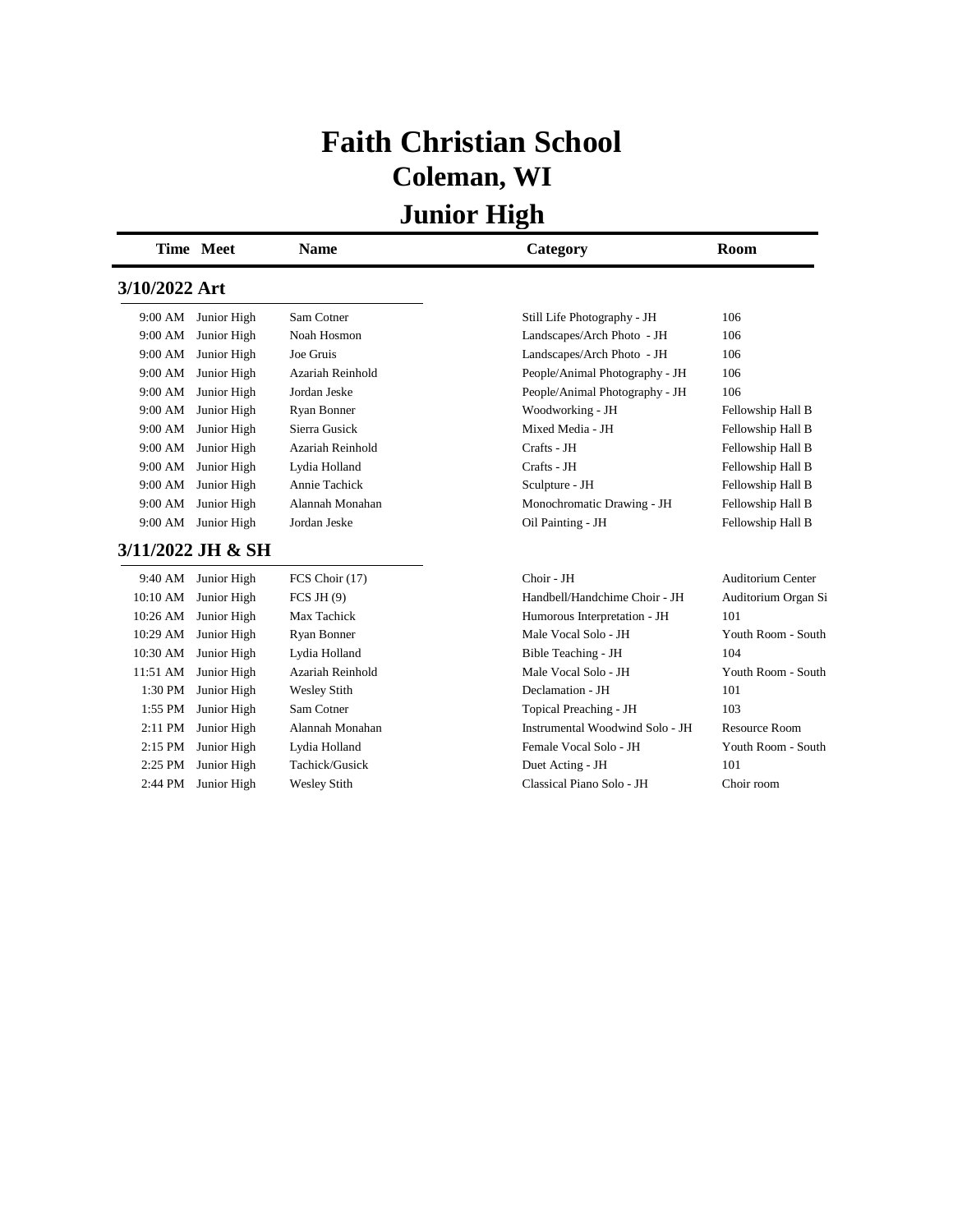# **Faith Christian School Coleman, WI**

|                   | Time Meet         | <b>Name</b>           | Category                           | Room                     |
|-------------------|-------------------|-----------------------|------------------------------------|--------------------------|
| 2/14/2022 Writing |                   |                       |                                    |                          |
|                   | Senior High       | Annabelle Loos        | Creative Writing: Poetry - SH      | Tournament Headqua       |
|                   | Senior High       | Gwen Wilcox           | Creative Writing: Short Story - SH | Tournament Headqua       |
|                   | Senior High       | Montana Widowski      | Creative Writing: Short Story - SH | Tournament Headqua       |
|                   | Senior High       | Danny Williams        | Creative Writing: Poetry - SH      | Tournament Headqua       |
|                   | Senior High       | Larissa Sailer        | Expository Writing: Essay - SH     | Tournament Headqua       |
| 3/10/2022 Art     |                   |                       |                                    |                          |
| 9:00 AM           | Senior High       | Evelyn Monahan        | Textiles - SH                      | Fellowship Hall B        |
| 9:00 AM           | Senior High       | James Perkins         | Crafts - SH                        | Fellowship Hall B        |
| 9:00 AM           | Senior High       | Ethan Wilcox          | Crafts - SH                        | Fellowship Hall B        |
| 9:00 AM           | Senior High       | Sebastian Kremsreiter | Still Life Photography - SH        | 105                      |
| 9:00 AM           | Senior High       | <b>Holly Eckstrom</b> | Monochromatic Drawing - SH         | Fellowship Hall B        |
| 9:00 AM           | Senior High       | Olivia Gruis          | Still Life Photography - SH        | 105                      |
| 9:00 AM           | Senior High       | Olivia Gruis          | Calligraphy - SH                   | Fellowship Hall B        |
| 9:00 AM           | Senior High       | Evelyn Monahan        | Landscapes/Arch Photo - SH         | 105                      |
| 9:00 AM           | Senior High       | <b>Holly Eckstrom</b> | Landscapes/Arch Photo - SH         | 105                      |
| 9:00 AM           | Senior High       | Danny Williams        | People/Animal Photography - SH     | 105                      |
| 9:00 AM           | Senior High       | Alex Reinhold         | Woodworking - SH                   | Fellowship Hall B        |
| 9:00 AM           | Senior High       | Maddy Tachick         | <b>Garment Construction</b>        | Fellowship Hall B        |
|                   | 3/11/2022 JH & SH |                       |                                    |                          |
| 10:02 AM          | Senior High       | Annabelle Loos        | Dramatic Interpretation - SH       | 108                      |
| 10:10 AM          | Senior High       | Larissa Sailer        | Classical Piano Solo - SH          | Choir room               |
| $11:06$ AM        | Senior High       | FCS Chimes (6)        | Handbell/chime Ensemble - SH       | Auditorium Organ Si      |
| 11:16 AM          | Senior High       | Ethan Graetz          | Classical Piano Solo - SH          | Choir room               |
| 11:28 AM          | Senior High       | FCS Girls (9)         | Large Vocal Ensemble - SH          | Auditorium Center        |
| 12:25 PM          | Senior High       | Larissa Sailer        | Oral Interpretation of Poetry - SH | 108                      |
| 12:38 PM          | Senior High       | Alex Reinhold         | Male Vocal Solo - SH               | Youth Room - South       |
| 12:50 PM          | Senior High       | FCS(11)               | Handbell/Handchime Choir - SH      | Auditorium Organ Si      |
| 3:00 PM           | Senior High       | FCS Choir (28)        | Youth Choir - SH                   | <b>Auditorium Center</b> |
|                   |                   |                       |                                    |                          |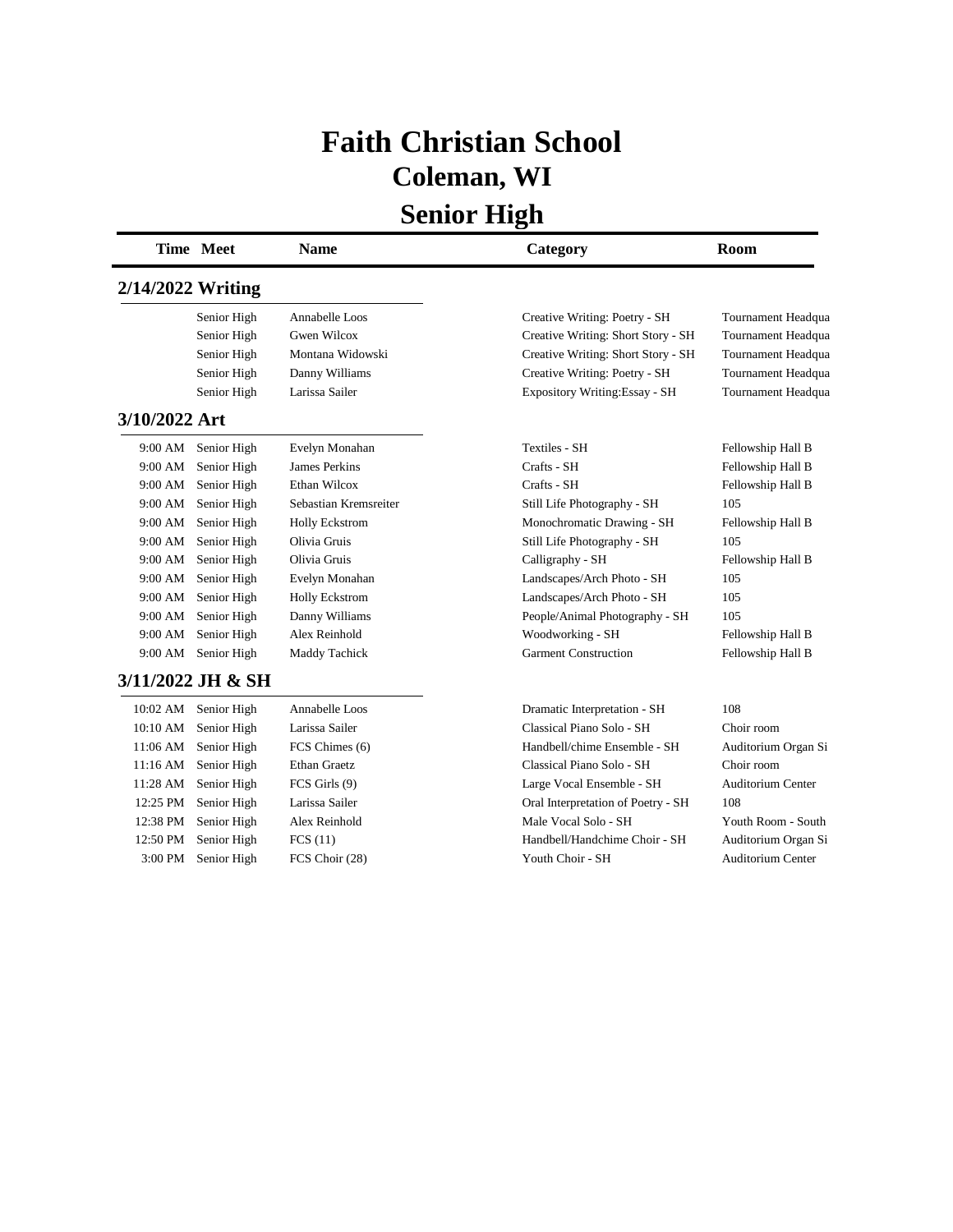# **Liberty Christian School Chippewa Falls, WI**

|               | Time Meet         | <b>Name</b>      | Category                       | Room              |
|---------------|-------------------|------------------|--------------------------------|-------------------|
| 3/10/2022 Art |                   |                  |                                |                   |
| 9:00 AM       | Junior High       | Theodore Shear   | People/Animal Photography - JH | 106               |
| 9:00 AM       | Junior High       | Theodore Shear   | Landscapes/Arch Photo - JH     | 106               |
| 9:00 AM       | Junior High       | Adeyle Schneider | Acrylic Painting - JH          | Fellowship Hall B |
| 9:00 AM       | Junior High       | Mya Thompson     | Polychromatic Drawing - JH     | Fellowship Hall B |
|               | 3/11/2022 JH & SH |                  |                                |                   |
| 9:00 AM       | Junior High       | Adeyle Schneider | Spelling $7/8$ - JH            | Fellowship Hall A |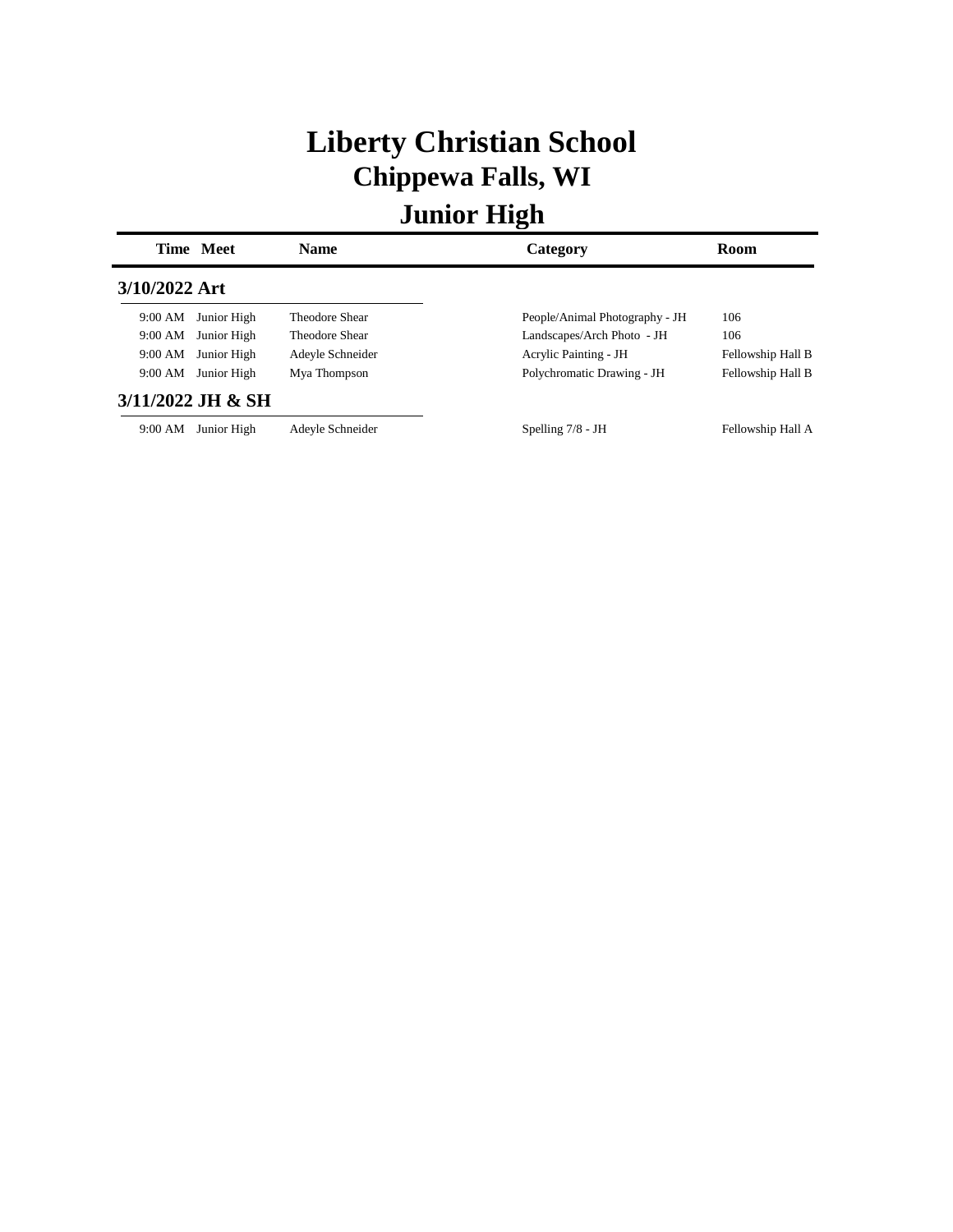# **Liberty Christian School Chippewa Falls, WI**

|                     | <b>Time Meet</b>  | Name                   | Category                             | Room                |
|---------------------|-------------------|------------------------|--------------------------------------|---------------------|
| $2/14/2022$ Writing |                   |                        |                                      |                     |
|                     | Senior High       | Elizabeth Barby        | Expository Writing: Essay - SH       | Tournament Headqua  |
| 3/10/2022 Art       |                   |                        |                                      |                     |
| 9:00 AM             | Senior High       | <b>Eleanor Shear</b>   | Landscapes/Arch Photo - SH           | 105                 |
| 9:00 AM             | Senior High       | Juli Ya Anderson       | People/Animal Photography - SH       | 105                 |
| 9:00 AM             | Senior High       | Mady Schneider         | <b>Acrylic Painting - SH</b>         | Fellowship Hall B   |
| 9:00 AM             | Senior High       | Leon Shear             | Landscapes/Arch Photo - SH           | 105                 |
| 9:00 AM             | Senior High       | Mady Schneider         | Monochromatic Drawing - SH           | Fellowship Hall B   |
|                     | 3/11/2022 JH & SH |                        |                                      |                     |
| 9:00 AM             | Senior High       | Leon Shear             | Spelling - SH                        | 109                 |
| 10:01 AM            | Senior High       | Zoe Wilkins            | <b>Instrumental String Solo - SH</b> | Resource Room       |
| 11:39 AM            | Senior High       | Elizabeth Barby        | Female Vocal Solo - SH               | Youth Room - South  |
| 12:30 PM            | Senior High       | Liberty Christian (12) | Handbell/Handchime Choir - SH        | Auditorium Organ Si |
| 1:04 PM             | Senior High       | <b>Emily Lodwick</b>   | Sacred Piano Solo - SH               | Choir room          |
| 1:26 PM             | Senior High       | <b>Allison Lodwick</b> | Sacred Piano Solo - SH               | Choir room          |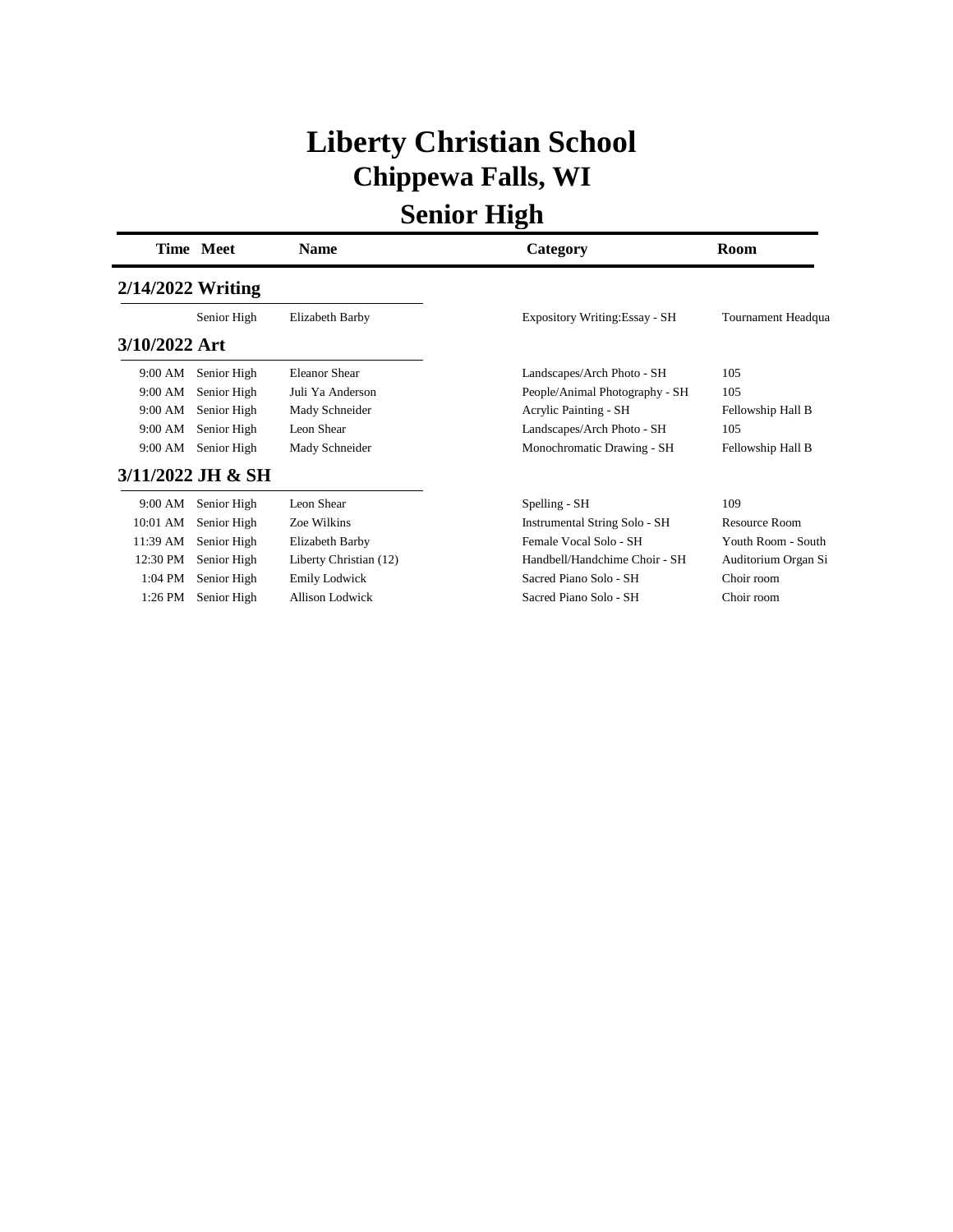## **Mukwonago Baptist Academy Mukwonago, WI**

|               | Time Meet         | <b>Name</b>      | Category                         | Room              |
|---------------|-------------------|------------------|----------------------------------|-------------------|
| 3/10/2022 Art |                   |                  |                                  |                   |
| 9:00 AM       | Junior High       | Caleb Gulczynski | Landscapes/Arch Photo - JH       | 106               |
| 9:00 AM       | Junior High       | Daniel Roberts   | People/Animal Photography - JH   | 106               |
|               | 3/11/2022 JH & SH |                  |                                  |                   |
| 9:00 AM       | Junior High       | Daniel Roberts   | Bible Memory - JH                | 104               |
| 9:00 AM       | Junior High       | Daniel Roberts   | Spelling $7/8$ - JH              | Fellowship Hall A |
| 11:45 AM      | Junior High       | Jeremiah Holt    | Evangelistic Preaching - JH      | 104               |
| 12:30 PM      | Junior High       | Caleb Gulczynski | <b>Expository Preaching - JH</b> | 104               |
| $2:10$ PM     | Junior High       | Luke Gulczynski  | Topical Preaching - JH           | 103               |
| $2:11$ PM     | Junior High       | Caleb Gulczynski | Classical Piano Solo - JH        | Choir room        |
| 3:06 PM       | Junior High       | Luke Gulczynski  | Classical Piano Solo - JH        | Choir room        |
| 3:38 PM       | Junior High       | Daniel Roberts   | Sacred Piano Solo - JH           | Choir room        |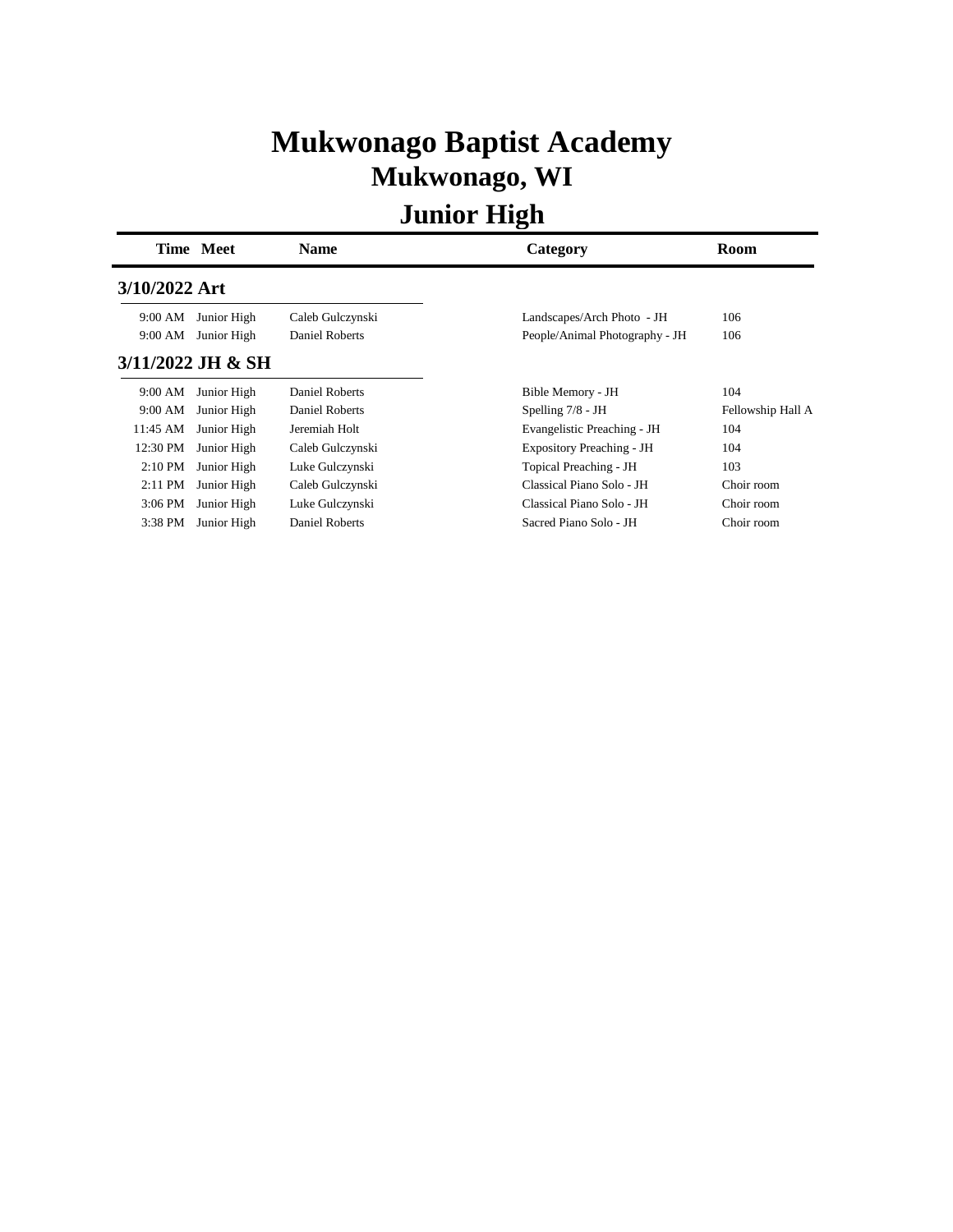## **Mukwonago Baptist Academy Mukwonago, WI**

|          | Time Meet         | <b>Name</b>            | Category                             | Room                 |
|----------|-------------------|------------------------|--------------------------------------|----------------------|
|          | 3/11/2022 JH & SH |                        |                                      |                      |
| 9:00 AM  | Senior High       | David Roberts          | Spelling - SH                        | 109                  |
| 10:00 AM | Senior High       | Joshua Gulczynski      | <b>Expository Preaching - SH</b>     | 103                  |
| 10:20 AM | Senior High       | David Roberts          | <b>Expository Preaching - SH</b>     | 103                  |
| 10:31 AM | Senior High       | Lydia Roberts          | <b>Instrumental String Solo - SH</b> | <b>Resource Room</b> |
| 10:43 AM | Senior High       | Joshua Gulczynski      | Classical Piano Solo - SH            | Choir room           |
| 11:05 AM | Senior High       | Lydia Roberts          | Classical Piano Solo - SH            | Choir room           |
| 11:33 AM | Senior High       | Joshua Gulczynski      | Humorous Interpretation - SH         | 108                  |
| 11:40 AM | Senior High       | <b>Matthew Roberts</b> | Topical Preaching - SH               | 103                  |
| 12:05 PM | Senior High       | Mukwonago Brass (2)    | Small Instrumental Ensemble - SH     | Resource Room        |
| 12:28 PM | Senior High       | Mukwonago Ensemble (3) | Small Vocal Ensemble - SH            | Youth Room - North   |
| 12:30 PM | Senior High       | Roberts/Roberts        | Acting - SH                          | Fellowship Hall A    |
| 1:15 PM  | Senior High       | David Roberts          | Sacred Piano Solo - SH               | Choir room           |
| 1:53 PM  | Senior High       | Lydia Roberts          | Oral Interp of Scripture - SH        | 108                  |
|          |                   |                        |                                      |                      |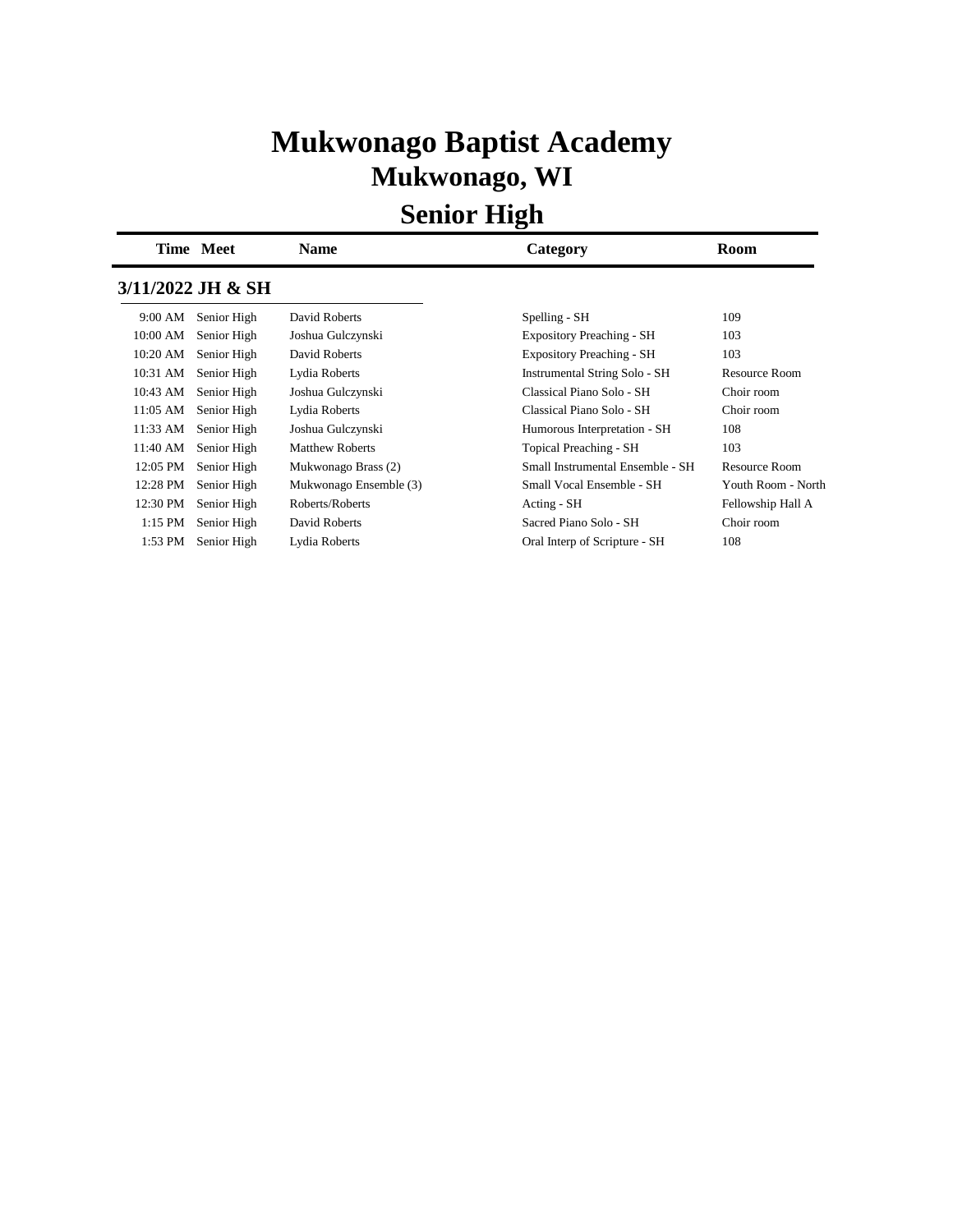#### **Maranatha Baptist Academy Watertown, WI**

|                   | Time Meet            | <b>Name</b>               | Category                           | Room                |
|-------------------|----------------------|---------------------------|------------------------------------|---------------------|
| 2/14/2022 Writing |                      |                           |                                    |                     |
|                   | Senior High          | Natalie Zwolanek          | Creative Writing: Poetry - SH      | Tournament Headqua  |
|                   | Senior High          | Anna Huffstutler          | Expository Writing: Essay - SH     | Tournament Headqua  |
|                   | Senior High          | Mary Ann Lazzell          | Expository Writing: Essay - SH     | Tournament Headqua  |
|                   | Senior High          | Hunter Weakley            | Creative Writing: Short Story - SH | Tournament Headqua  |
|                   | Senior High          | Anna Schmid               | Creative Writing: Short Story - SH | Tournament Headqua  |
| 3/10/2022 Art     |                      |                           |                                    |                     |
|                   | 9:00 AM Senior High  | Anna Huffstutler          | Acrylic Painting - SH              | Fellowship Hall B   |
| 9:00 AM           | Senior High          | <b>Madison Otto-Wortz</b> | Calligraphy - SH                   | Fellowship Hall B   |
|                   | 9:00 AM Senior High  | Joseph Anderson           | Digital Media - SH                 | 105                 |
|                   | 9:00 AM Senior High  | Lindsay Davidson          | People/Animal Photography - SH     | 105                 |
|                   | 9:00 AM Senior High  | <b>Grant Brock</b>        | People/Animal Photography - SH     | 105                 |
| 9:00 AM           | Senior High          | Leah Chowanec             | Landscapes/Arch Photo - SH         | 105                 |
| 9:00 AM           | Senior High          | Anna Huffstutler          | Still Life Photography - SH        | 105                 |
| 9:00 AM           | Senior High          | Lindsay Davidson          | Still Life Photography - SH        | 105                 |
| 9:00 AM           | Senior High          | Lydia Huffstutler         | Textiles - SH                      | Fellowship Hall B   |
| 9:00 AM           | Senior High          | Anna Morken               | Textiles - SH                      | Fellowship Hall B   |
| 9:00 AM           | Senior High          | Kaylea Fillmore           | Acrylic Painting - SH              | Fellowship Hall B   |
| 9:00 AM           | Senior High          | <b>Sydney Roedl</b>       | Polychromatic Drawing - SH         | Fellowship Hall B   |
| 9:00 AM           | Senior High          | Megan Prigge              | Monochromatic Drawing - SH         | Fellowship Hall B   |
| 9:00 AM           | Senior High          | Sarah Davidson            | Monochromatic Drawing - SH         | Fellowship Hall B   |
| 9:00 AM           | Senior High          | Sarah Davidson            | Polychromatic Drawing - SH         | Fellowship Hall B   |
| 9:00 AM           | Senior High          | Talya Cederberg           | Calligraphy - SH                   | Fellowship Hall B   |
|                   | 3/11/2022 JH & SH    |                           |                                    |                     |
| 9:00 AM           | Senior High          | Anna Schmid               | Spelling - SH                      | 109                 |
| 9:30 AM           | Senior High          | Reggie Robertson          | Bible Memory - SH                  | 104                 |
|                   | 9:40 AM Senior High  | Lazzell/Prigge            | Classical Piano Duet - SH          | Choir room          |
| 9:51 AM           | Senior High          | Hunter Weakley            | Dramatic Interpretation - SH       | 108                 |
|                   | 9:55 AM Senior High  | MBA Reader's Theater (5)  | Readers' Theatre - SH              | Fellowship Hall A   |
|                   | 10:10 AM Senior High | MBA Choric Speaking (11)  | Choric Speaking - SH               | Fellowship Hall A   |
| 10:21 AM          | Senior High          | Mary Ann Lazzell          | Classical Piano Solo - SH          | Choir room          |
| 10:21 AM          | Senior High          | Abigail Boorujy           | Instrumental String Solo - SH      | Resource Room       |
|                   | 10:22 AM Senior High | MBA Handchimes 1 (4)      | Handbell/chime Ensemble - SH       | Auditorium Organ Si |
| 10:24 AM          | Senior High          | Reggie Robertson          | Religious Reading - SH             | 108                 |
| 10:30 AM          | Senior High          | William Alsup             | Physical Science Fair - SH         | 107                 |
| 10:40 AM          | Senior High          | <b>Grant Brock</b>        | <b>Expository Preaching - SH</b>   | 103                 |
| 10:43 AM          | Senior High          | Katelin Bergum            | Female Vocal Solo - SH             | Youth Room - South  |
| 10:55 AM          | Senior High          | MBA Handchimes 2 (6)      | Handbell/chime Ensemble - SH       | Auditorium Organ Si |
| 11:11 AM          | Senior High          | Madison Otto-Wortz        | Female Vocal Solo - SH             | Youth Room - South  |
| $11:18$ AM $\,$   | Senior High          | Maranatha Men (6)         | Small Vocal Ensemble - SH          | Youth Room - North  |
| 11:20 AM          | Senior High          | Isaac Kaiser              | Topical Preaching - SH             | 103                 |
| 11:20 AM          | Senior High          | Kaylea Fillmore           | Instrumental Woodwind Solo - SH    | Resource Room       |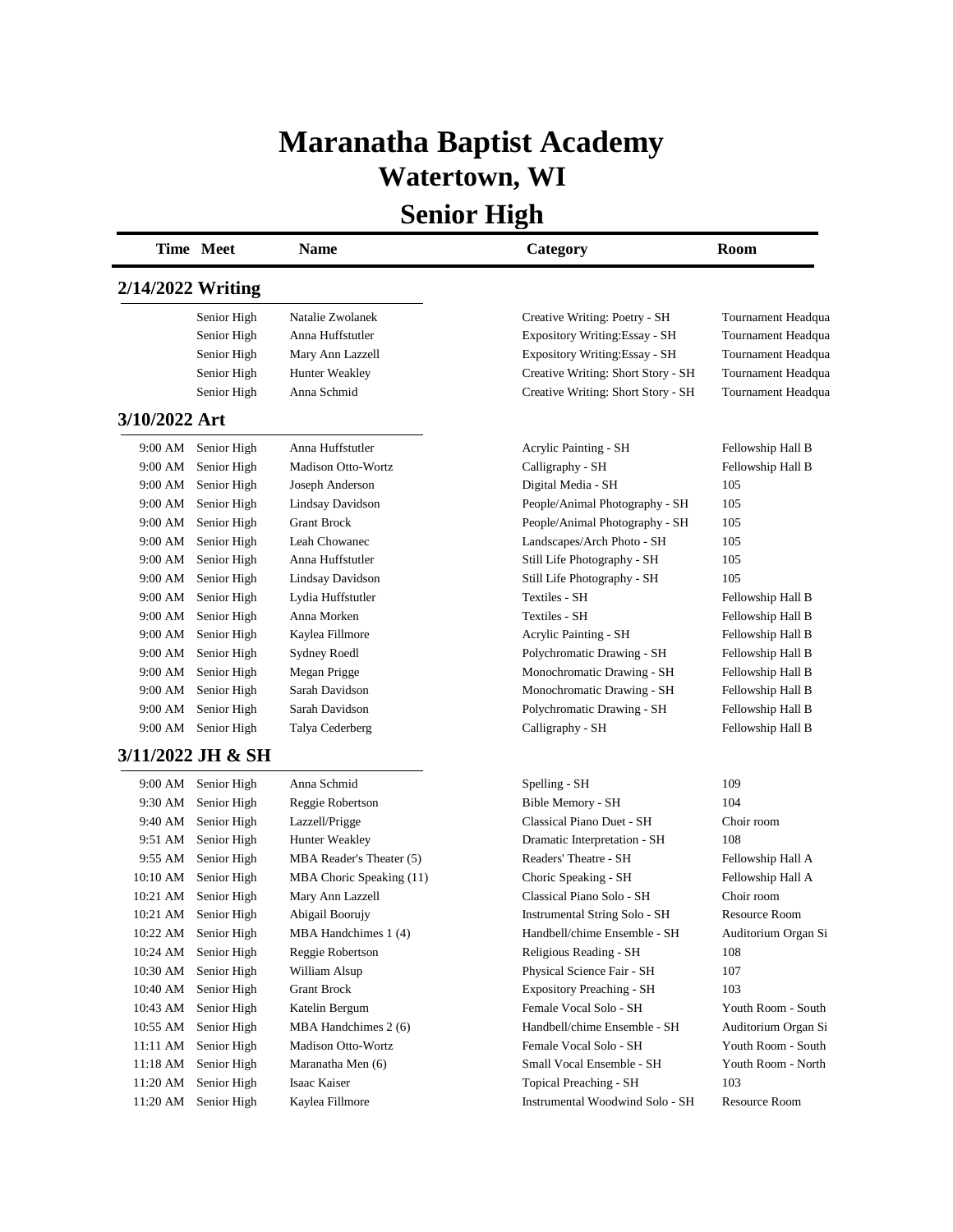| 11:27 AM | Senior High | Abigail Boorujy           | Classical Piano Solo - SH           | Choir room               |
|----------|-------------|---------------------------|-------------------------------------|--------------------------|
| 11:39 AM | Senior High | Maranatha Ladies (12)     | Large Vocal Ensemble - SH           | <b>Auditorium Center</b> |
| 11:40 AM | Senior High | Hunter Weakley            | Instrumental Woodwind Solo - SH     | <b>Resource Room</b>     |
| 11:44 AM | Senior High | Eric Davis                | Humorous Interpretation - SH        | 108                      |
| 11:48 AM | Senior High | Anderson/Drost            | Sacred Piano Duet - SH              | Choir room               |
| 11:50 AM | Senior High | Maranatha Acting 2 (2)    | Acting - SH                         | Fellowship Hall A        |
| 11:59 AM | Senior High | Boorujy/Morken            | Sacred Piano Duet - SH              | Choir room               |
| 12:00 PM | Senior High | Vincenzo Schmitz          | Topical Preaching - SH              | 103                      |
| 12:10 PM | Senior High | Maranatha Acting 1(2)     | Acting - SH                         | Fellowship Hall A        |
| 12:15 PM | Senior High | Maranatha Woodwinds (5)   | Small Instrumental Ensemble - SH    | <b>Resource Room</b>     |
| 12:20 PM | Senior High | Megan Prigge              | Sacred Piano Solo - SH              | Choir room               |
| 12:25 PM | Senior High | Maranatha Strings (4)     | Small Instrumental Ensemble - SH    | Resource Room            |
| 12:31 PM | Senior High | Seth Anderson             | Sacred Piano Solo - SH              | Choir room               |
| 12:57 PM | Senior High | Antonio Garcia            | <b>Instrumental Brass Solo - SH</b> | <b>Resource Room</b>     |
| 12:58 PM | Senior High | Reggie Robertson          | Oral Interpretation of Poetry - SH  | 108                      |
| 1:06 PM  | Senior High | Josiah Garcia             | Male Vocal Solo - SH                | Youth Room - South       |
| 1:20 PM  | Senior High | Ryan Uplinger             | Oral Interp of Scripture - SH       | 108                      |
| 1:34 PM  | Senior High | William Alsup             | Male Vocal Solo - SH                | Youth Room - South       |
| 1:50 PM  | Senior High | MBA Handchimes Choir (14) | Handbell/Handchime Choir - SH       | Auditorium Organ Si      |
| 2:10 PM  | Senior High | Anna Schmid               | Original Persuasive Oratory - SH    | 108                      |
| 2:21 PM  | Senior High | Emma Alsup                | Original Persuasive Oratory - SH    | 108                      |
| 2:30 PM  | Senior High | Maranatha (20)            | Choral Group - SH                   | <b>Auditorium Center</b> |
| 3:20 PM  | Senior High | Maranatha Choir (65)      | Youth Choir - SH                    | Auditorium Center        |
| 4:15 PM  | Senior High | Maranatha Band (48)       | Orchestra/Band - SH                 | <b>Auditorium Center</b> |
| 4:30 PM  | Senior High | Maranatha Ensemble (11)   | Large Instrumental Ensemble - SH    | <b>Auditorium Center</b> |
|          |             |                           |                                     |                          |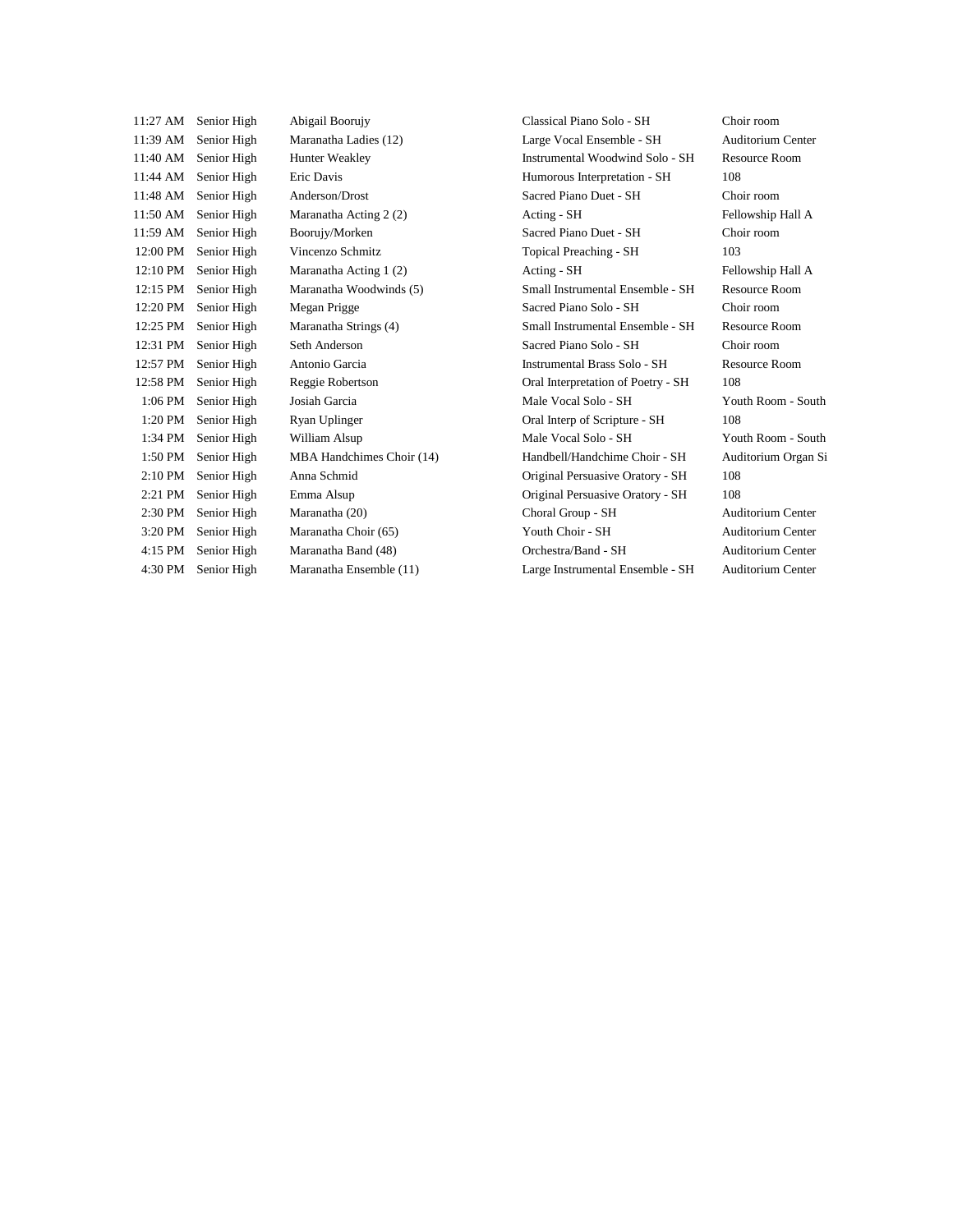## **Trinity Baptist School Fond du Lac, WI**

|               | Time Meet         | <b>Name</b>            | Category                       | Room              |
|---------------|-------------------|------------------------|--------------------------------|-------------------|
| 3/10/2022 Art |                   |                        |                                |                   |
| 9:00 AM       | Junior High       | Macy Whittenburg       | Monochromatic Drawing - JH     | Fellowship Hall B |
| 9:00 AM       | Junior High       | Myla Whittenburg       | Still Life Photography - JH    | 106               |
| 9:00 AM       | Junior High       | Myla Whittenburg       | People/Animal Photography - JH | 106               |
| 9:00 AM       | Junior High       | <b>Weston Shaeffer</b> | Landscapes/Arch Photo - JH     | 106               |
| 9:00 AM       | Junior High       | Isaac Struska          | Crafts - JH                    | Fellowship Hall B |
| 9:00 AM       | Junior High       | <b>Weston Shaeffer</b> | Crafts - JH                    | Fellowship Hall B |
| 9:00 AM       | Junior High       | Elisia Schueller       | Textiles - JH                  | Fellowship Hall B |
| 9:00 AM       | Junior High       | Elisia Schueller       | Polychromatic Drawing - JH     | Fellowship Hall B |
| 9:00 AM       | Junior High       | Isaac Struska          | People/Animal Photography - JH | 106               |
| 9:00 AM       | Junior High       | Macy Whittenburg       | Watercolor - JH                | Fellowship Hall B |
|               | 3/11/2022 JH & SH |                        |                                |                   |
| 9:00 AM       | Junior High       | Isaac Struska          | Spelling $7/8$ - JH            | Fellowship Hall A |
| 9:00 AM       | Junior High       | Elisia Schueller       | Bible Memory - JH              | 104               |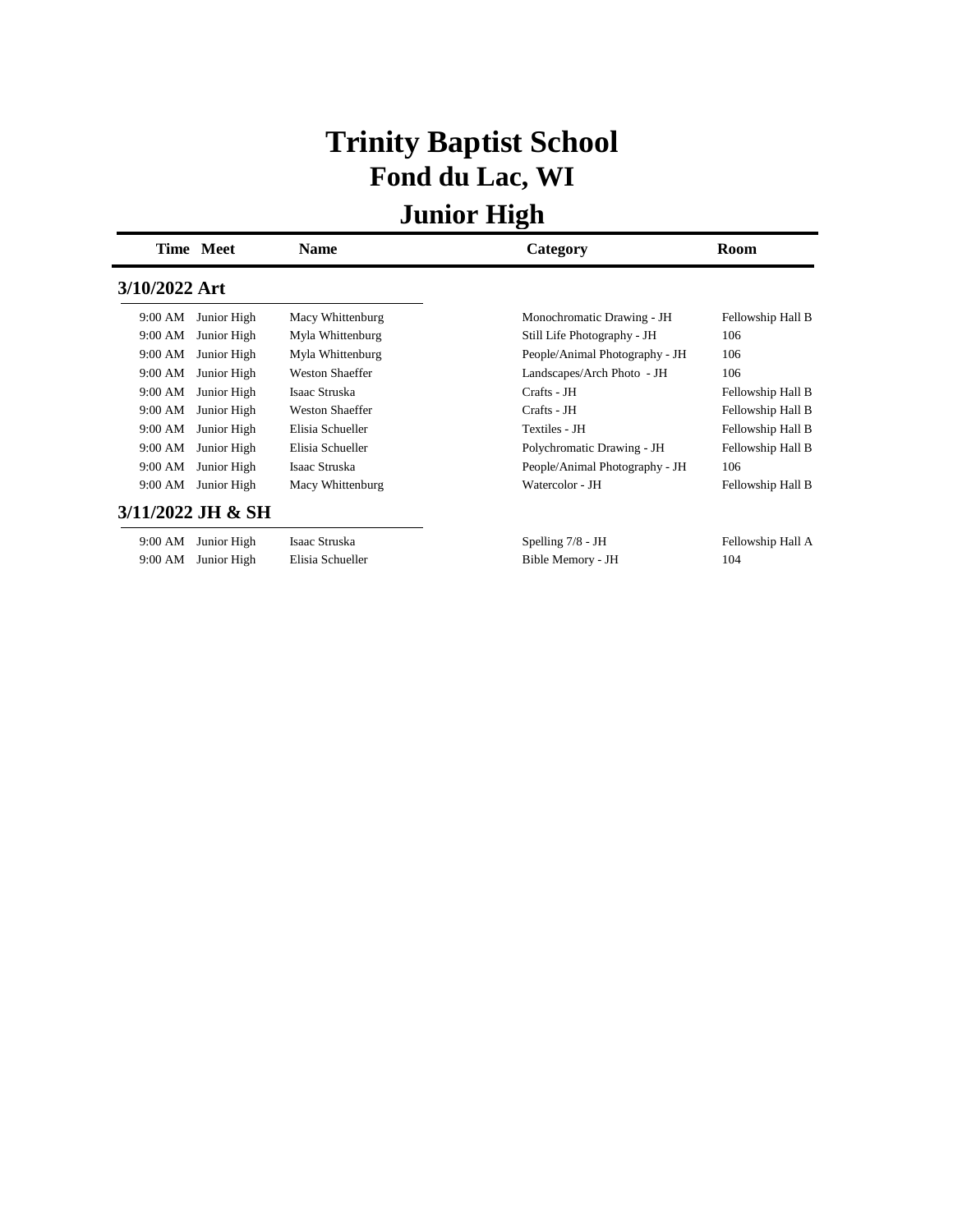## **Trinity Baptist School Fond du Lac, WI**

|               | Time Meet         | Name             | Category                       | Room               |
|---------------|-------------------|------------------|--------------------------------|--------------------|
| 3/10/2022 Art |                   |                  |                                |                    |
| 9:00 AM       | Senior High       | Anya Schueller   | Polychromatic Drawing - SH     | Fellowship Hall B  |
| 9:00 AM       | Senior High       | Joe Schueller    | Watercolor - SH                | Fellowship Hall B  |
| 9:00 AM       | Senior High       | Hannah Struska   | Watercolor - SH                | Fellowship Hall B  |
| 9:00 AM       | Senior High       | Caleb Veldman    | Acrylic Painting - SH          | Fellowship Hall B  |
| 9:00 AM       | Senior High       | Anya Scheuller   | Calligraphy - SH               | Fellowship Hall B  |
| 9:00 AM       | Senior High       | Joe Schueller    | Crafts - SH                    | Fellowship Hall B  |
| 9:00 AM       | Senior High       | Hannah Struska   | <b>Textiles - SH</b>           | Fellowship Hall B  |
| 9:00 AM       | Senior High       | Zach Veldman     | Still Life Photography - SH    | 105                |
| 9:00 AM       | Senior High       | Kaylie Veldman   | Still Life Photography - SH    | 105                |
| 9:00 AM       | Senior High       | Annamary Struska | Landscapes/Arch Photo - SH     | 105                |
| 9:00 AM       | Senior High       | Zach Veldman     | Landscapes/Arch Photo - SH     | 105                |
| 9:00 AM       | Senior High       | Levi Shaeffer    | People/Animal Photography - SH | 105                |
| 9:00 AM       | Senior High       | Annamary Struska | People/Animal Photography - SH | 105                |
| 9:00 AM       | Senior High       | Levi Shaeffer    | Woodworking - SH               | Fellowship Hall B  |
| 9:00 AM       | Senior High       | Caleb Veldman    | Woodworking - SH               | Fellowship Hall B  |
| 9:00 AM       | Senior High       | Kaylie Veldman   | Mixed Media - SH               | Fellowship Hall B  |
|               | 3/11/2022 JH & SH |                  |                                |                    |
| 11:04 AM      | Senior High       | TBS Ensemble (4) | Small Vocal Ensemble - SH      | Youth Room - North |
| 1:31 PM       | Senior High       | Joe Schueller    | Oral Interp of Scripture - SH  | 108                |
| 1:42 PM       | Senior High       | Levi Shaeffer    | Oral Interp of Scripture - SH  | 108                |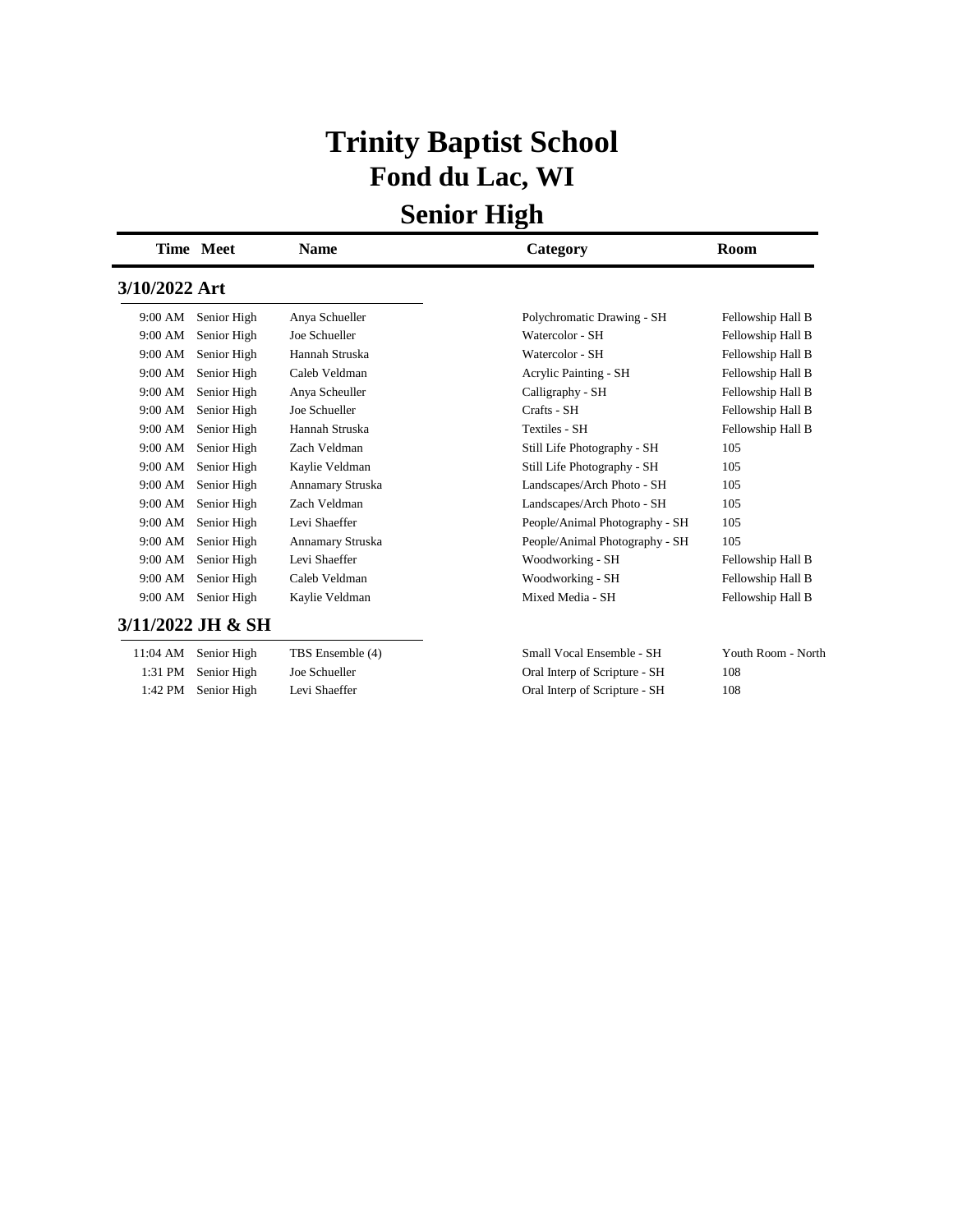# **Utica Christian School Stoughton, WI**

|               | Time Meet         | <b>Name</b>          | Category                       | Room               |
|---------------|-------------------|----------------------|--------------------------------|--------------------|
| 3/10/2022 Art |                   |                      |                                |                    |
| 9:00 AM       | Junior High       | Wyatt Howell         | Landscapes/Arch Photo - JH     | 106                |
| 9:00 AM       | Junior High       | <b>Emily Jameson</b> | Landscapes/Arch Photo - JH     | 106                |
| 9:00 AM       | Junior High       | Madelyn Borchardt    | People/Animal Photography - JH | 106                |
|               | 3/11/2022 JH & SH |                      |                                |                    |
| 9:52 AM       | Junior High       | Angelina Petrovic    | Dramatic Interpretation - JH   | 101                |
| $3:11$ PM     | Junior High       | Elexis Winger        | Female Vocal Solo - JH         | Youth Room - South |
| $3:16$ PM     | Junior High       | Gabrielle Goehl      | Sacred Piano Solo - JH         | Choir room         |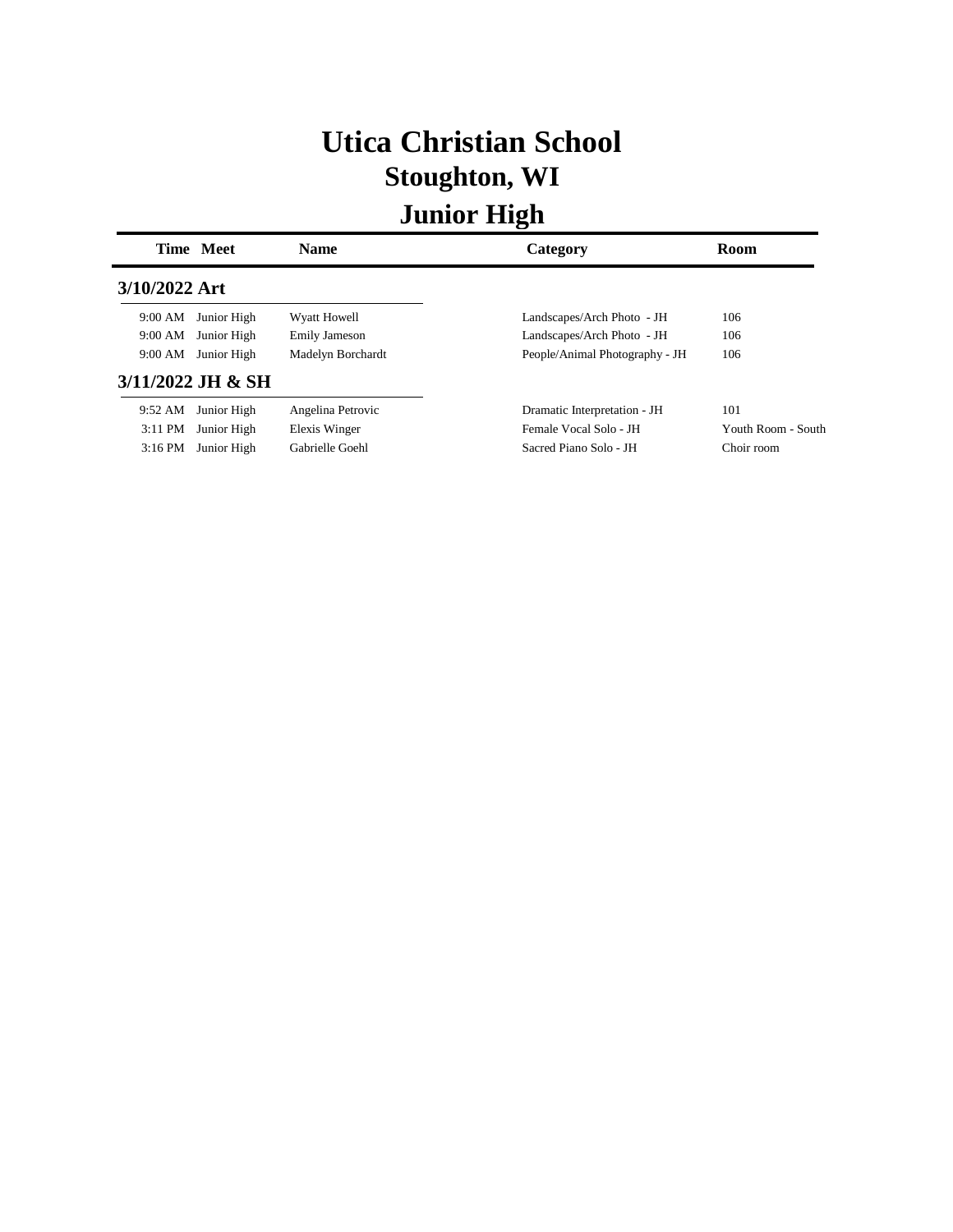## **Utica Christian School Stoughton, WI**

|               | <b>Time Meet</b>  | <b>Name</b>              | Category                       | <b>Room</b>              |
|---------------|-------------------|--------------------------|--------------------------------|--------------------------|
| 3/10/2022 Art |                   |                          |                                |                          |
| 9:00 AM       | Senior High       | Kaitlyn Borchardt        | Monochromatic Drawing - SH     | Fellowship Hall B        |
| 9:00 AM       | Senior High       | Luke Ovadal              | Crafts - SH                    | Fellowship Hall B        |
| 9:00 AM       | Senior High       | Kyle Swalheim            | Landscapes/Arch Photo - SH     | 105                      |
| 9:00 AM       | Senior High       | Craig Fink               | Landscapes/Arch Photo - SH     | 105                      |
| 9:00 AM       | Senior High       | George Fink              | People/Animal Photography - SH | 105                      |
| 9:00 AM       | Senior High       | Dane Dedrick             | Woodworking - SH               | Fellowship Hall B        |
| 9:00 AM       | Senior High       | <b>Titus Bellrichard</b> | People/Animal Photography - SH | 105                      |
|               | 3/11/2022 JH & SH |                          |                                |                          |
| 11:10 AM      | Senior High       | Chloe Steuerwald         | Bible Teaching - SH            | 104                      |
| 12:53 PM      | Senior High       | Chloe Steuerwald         | Sacred Piano Solo - SH         | Choir room               |
| 1:30 PM       | Senior High       | Utica Girls (11)         | Handbell/Handchime Choir - SH  | Auditorium Organ Si      |
| 1:48 PM       | Senior High       | Tobias Bellrichard       | Male Vocal Solo - SH           | Youth Room - South       |
| 3:40 PM       | Senior High       | Utica Boys $(16)$        | Youth Choir - SH               | <b>Auditorium Center</b> |
|               |                   |                          |                                |                          |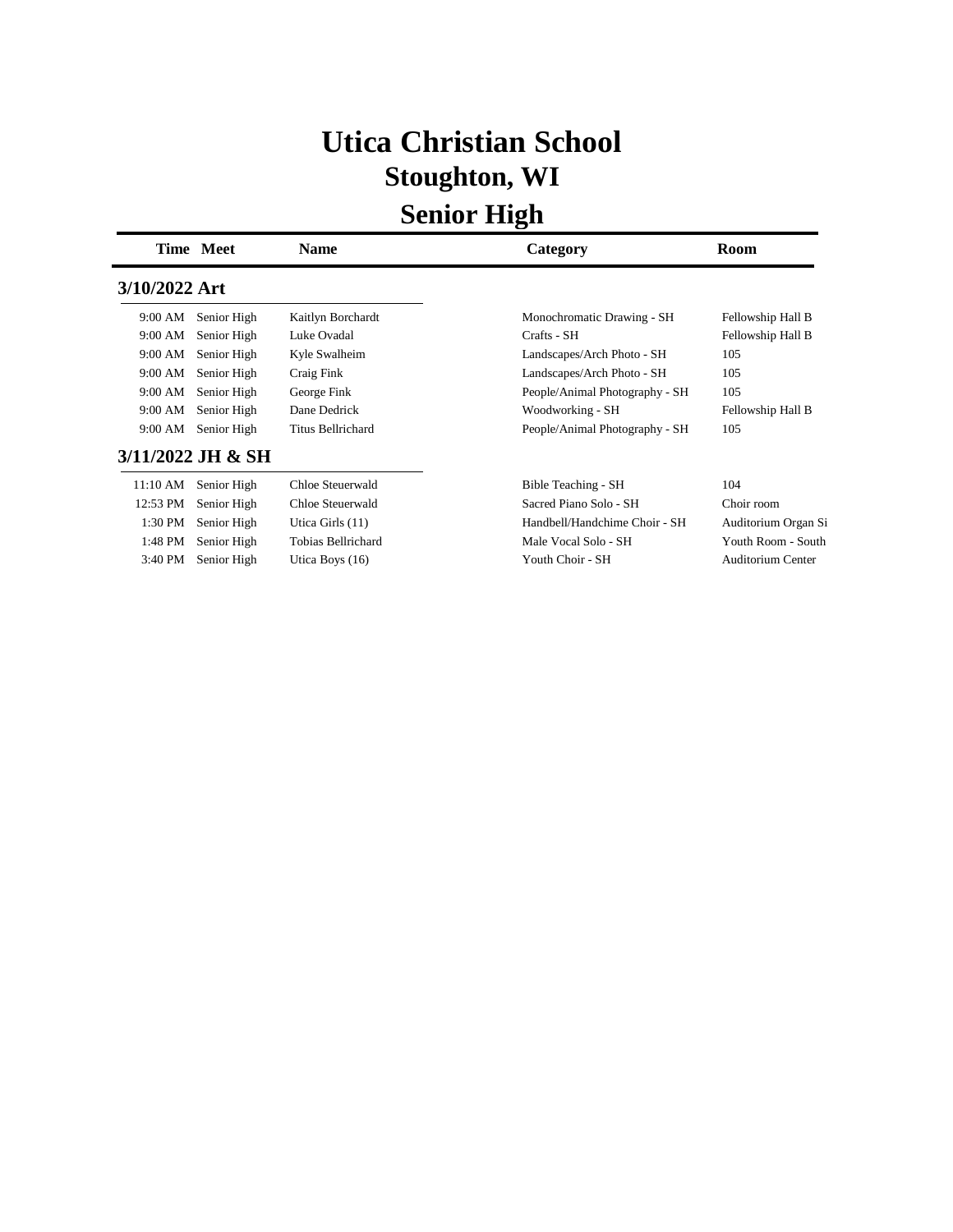## **Waukesha Christian Academy Waukesha, WI**

|               | Time Meet         | <b>Name</b>            | Category                       | Room               |
|---------------|-------------------|------------------------|--------------------------------|--------------------|
| 3/10/2022 Art |                   |                        |                                |                    |
| 9:00 AM       | Junior High       | Adele Green            | Watercolor - JH                | Fellowship Hall B  |
| 9:00 AM       | Junior High       | Mason Young            | Monochromatic Drawing - JH     | Fellowship Hall B  |
| 9:00 AM       | Junior High       | Julian Green           | Monochromatic Drawing - JH     | Fellowship Hall B  |
| 9:00 AM       | Junior High       | Annalise Karlson       | People/Animal Photography - JH | 106                |
| 9:00 AM       | Junior High       | Johnni LaFontaine      | People/Animal Photography - JH | 106                |
| 9:00 AM       | Junior High       | Genevieve Windsor      | Landscapes/Arch Photo - JH     | 106                |
| 9:00 AM       | Junior High       | Samantha Reese         | Landscapes/Arch Photo - JH     | 106                |
| 9:00 AM       | Junior High       | Samantha Reese         | Acrylic Painting - JH          | Fellowship Hall B  |
| 9:00 AM       | Junior High       | Johnni LaFontaine      | Acrylic Painting - JH          | Fellowship Hall B  |
|               | 3/11/2022 JH & SH |                        |                                |                    |
| 9:00 AM       | Junior High       | Julian Green           | Spelling $7/8$ - JH            | Fellowship Hall A  |
| 9:00 AM       | Junior High       | Johnni LaFontaine      | Spelling $7/8$ - JH            | Fellowship Hall A  |
| 9:54 AM       | Junior High       | Waukesha Christian (2) | Small Vocal Ensemble - JH      | Youth Room - North |
| 2:33 PM       | Junior High       | Johnni LaFontaine      | Classical Piano Solo - JH      | Choir room         |
| 3:27 PM       | Junior High       | Gavin Goessel          | Sacred Piano Solo - JH         | Choir room         |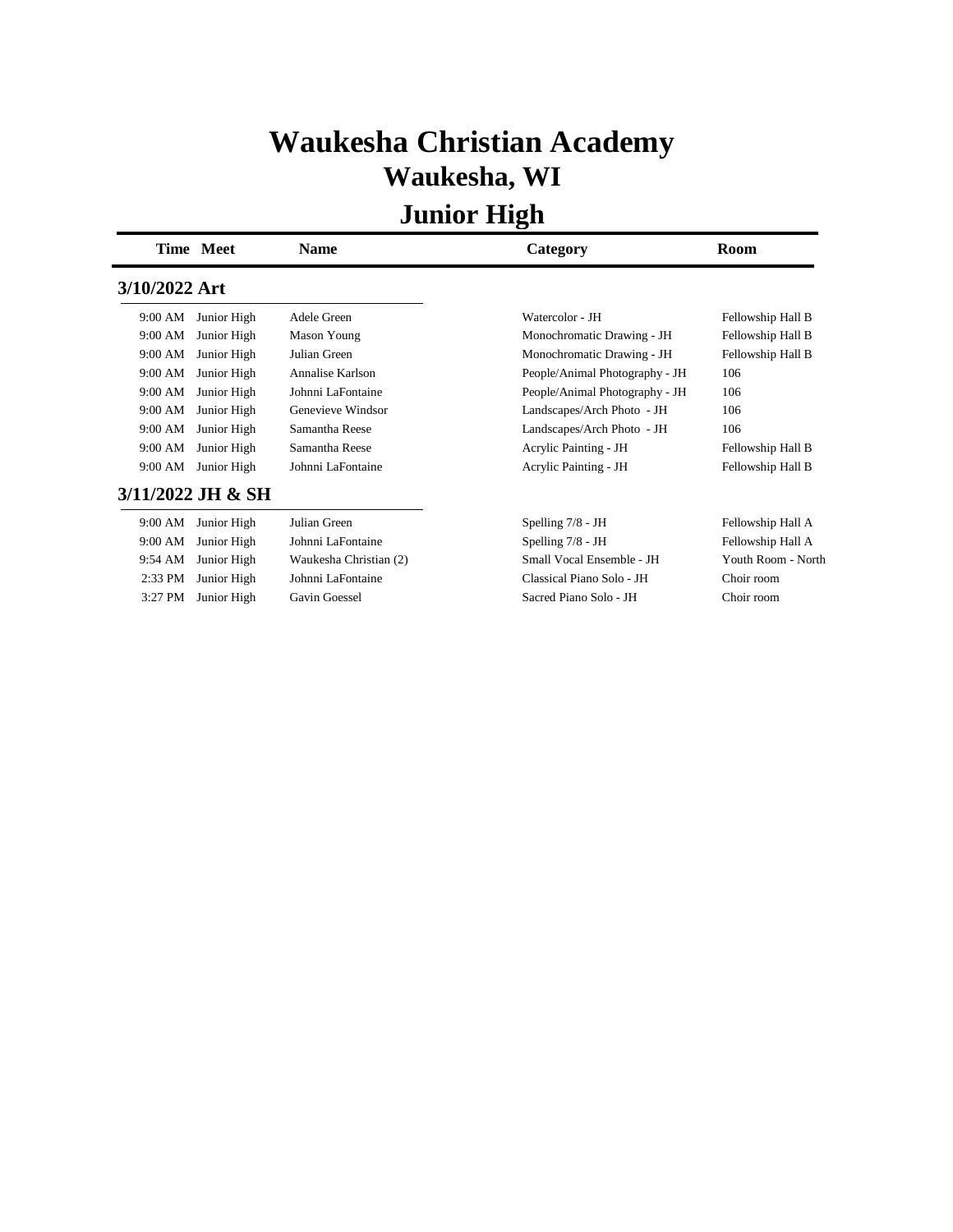## **Waukesha Christian Academy Waukesha, WI**

|               | Time Meet           | <b>Name</b>            | Category                       | <b>Room</b>       |
|---------------|---------------------|------------------------|--------------------------------|-------------------|
| 3/10/2022 Art |                     |                        |                                |                   |
| 9:00 AM       | Senior High         | Daniel Lange           | Still Life Photography - SH    | 105               |
| 9:00 AM       | Senior High         | Christian Bautch       | Crafts - SH                    | Fellowship Hall B |
| 9:00 AM       | Senior High         | Julia Goessel          | People/Animal Photography - SH | 105               |
|               | $3/11/2022$ JH & SH |                        |                                |                   |
| 10:50 AM      | Senior High         | Waukesha Christian (2) | Acting - SH                    | Fellowship Hall A |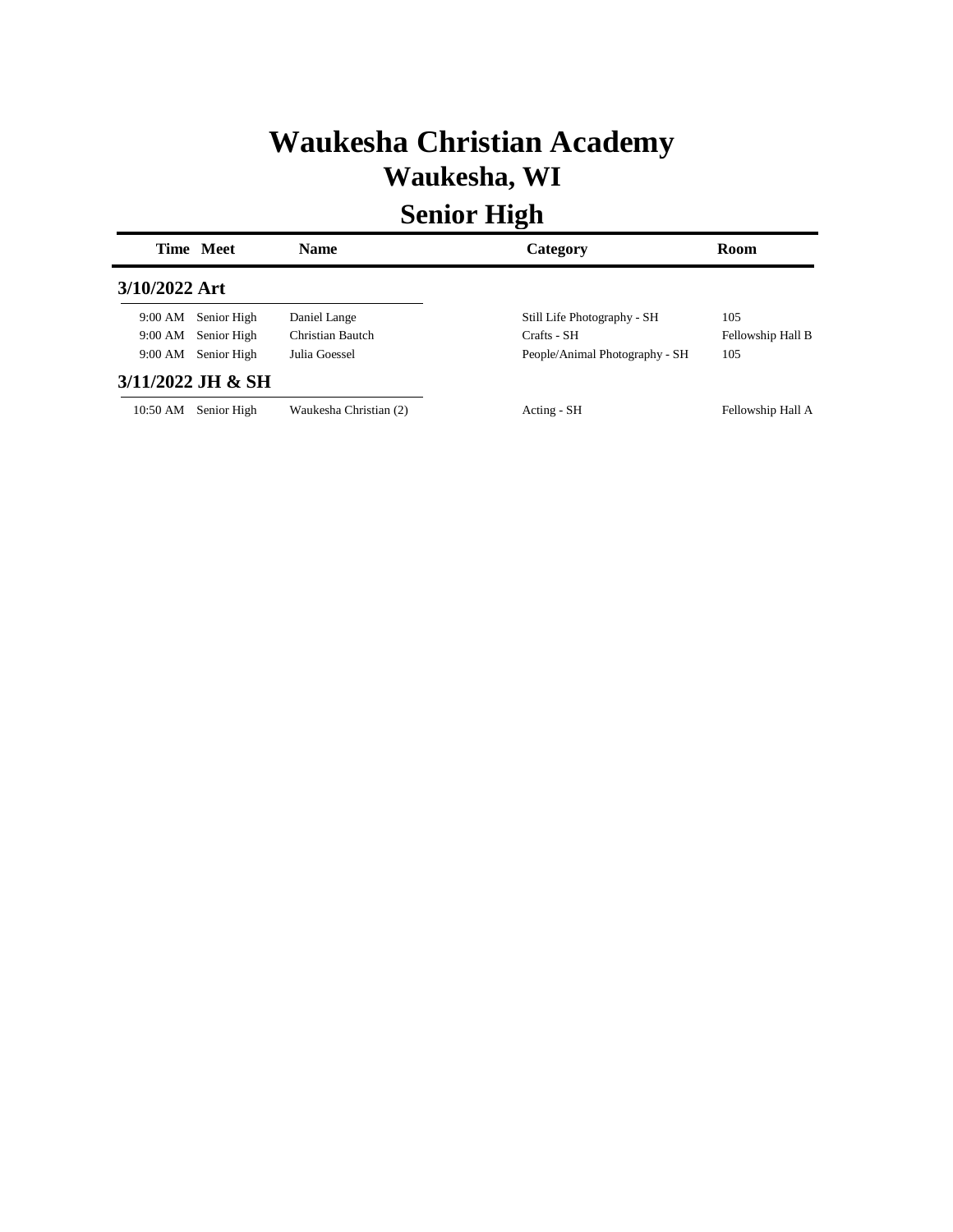# **Wyldewood Christian School Oshkosh, WI**

|               | Time Meet   | <b>Name</b>         | Category                       | Room              |
|---------------|-------------|---------------------|--------------------------------|-------------------|
| 3/10/2022 Art |             |                     |                                |                   |
| 9:00 AM       | Junior High | Kyra Garrett        | People/Animal Photography - JH | 106               |
| 9:00 AM       | Junior High | Andrew Wells        | Landscapes/Arch Photo - JH     | 106               |
| 9:00 AM       | Junior High | Ana Alvarado        | Landscapes/Arch Photo - JH     | 106               |
| 9:00 AM       | Junior High | Josiah Graf         | Still Life Photography - JH    | 106               |
| 9:00 AM       | Junior High | Amelia Longsine     | Polychromatic Drawing - JH     | Fellowship Hall B |
| 9:00 AM       | Junior High | Aaron Wells         | People/Animal Photography - JH | 106               |
| 9:00 AM       | Junior High | Ana Alvarado        | Monochromatic Drawing - JH     | Fellowship Hall B |
| 9:00 AM       | Junior High | Jackson Brenenstuhl | Monochromatic Drawing - JH     | Fellowship Hall B |